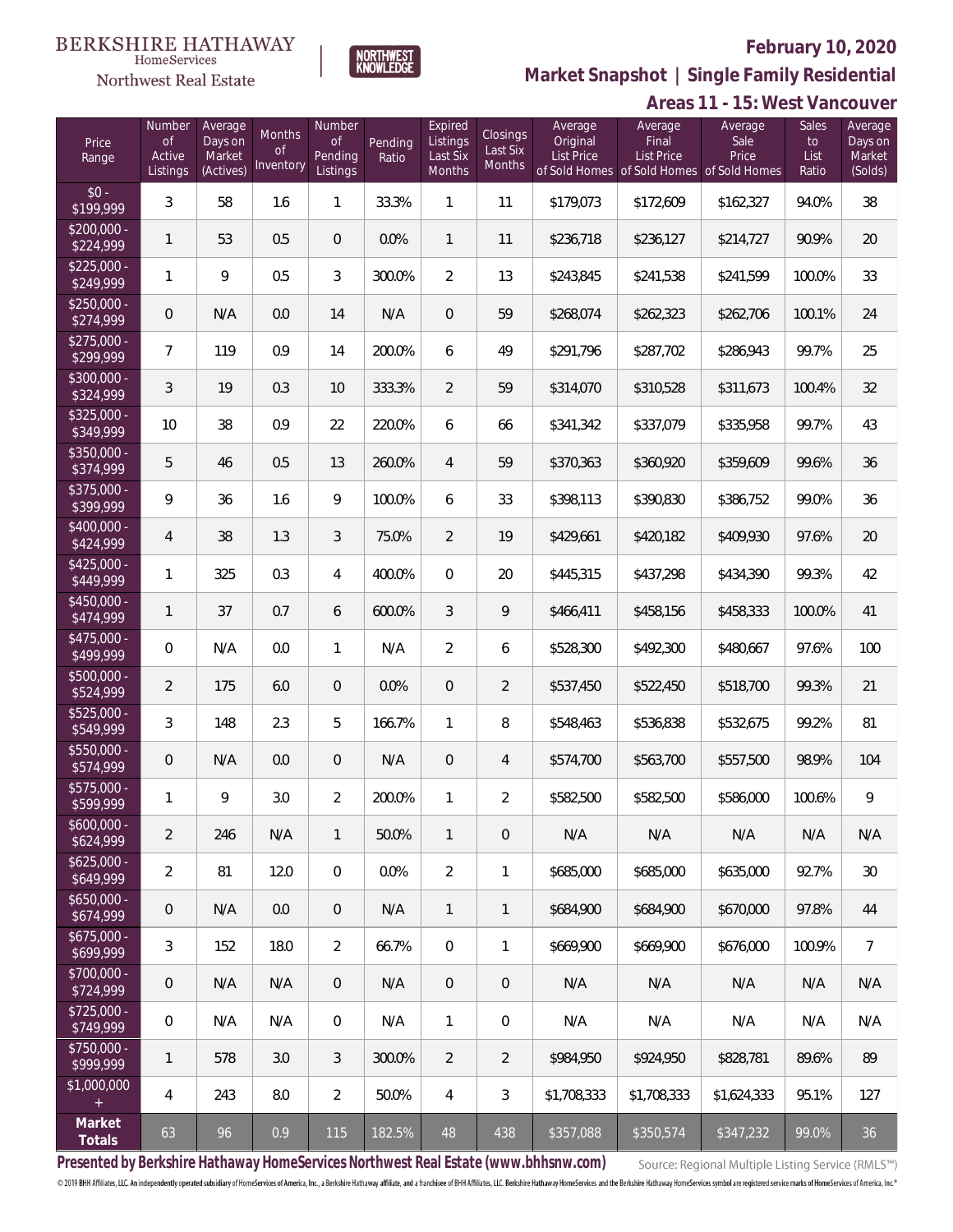

Number

**Expired** 

**Market Snapshot | Single Family Residential**

#### $\begin{array}{llll} \texttt{BERKSHIRE} \texttt{ HATHAWAY} \\ \texttt{\tiny HomeServices} \end{array}$ **NORTHWEST**<br>KNOWLEDGE Northwest Real Estate

Number Average

|            |                   | Areas 20 - 25: East Vancouver |       |         |
|------------|-------------------|-------------------------------|-------|---------|
| Average    | Average           | Average                       | Sales | Average |
| Original   | Final             | Sale.                         | tο    | Days on |
| List Price | <b>List Price</b> | <b>Price</b>                  | List  | Market  |

| Price<br>Range            | <b>of</b><br>Active<br>Listings | Days on<br>Market<br>(Actives) | <b>Months</b><br>0f<br>Inventory | <b>of</b><br>Pending<br>Listings | Pending<br>Ratio | Listings<br>Last Six<br>Months | Closings<br>Last Six<br>Months | Original<br><b>List Price</b> | Final<br><b>List Price</b><br>of Sold Homes of Sold Homes of Sold Homes | Sale<br>Price | to<br>List<br>Ratio | Days on<br>Market<br>(Solds) |
|---------------------------|---------------------------------|--------------------------------|----------------------------------|----------------------------------|------------------|--------------------------------|--------------------------------|-------------------------------|-------------------------------------------------------------------------|---------------|---------------------|------------------------------|
| $$0 -$<br>\$249,999       | $\overline{7}$                  | 70                             | 3.2                              | 3                                | 42.9%            | 1                              | 13                             | \$230,277                     | \$223,738                                                               | \$221,747     | 99.1%               | 13                           |
| $$250,000 -$<br>\$274,999 | 3                               | 539                            | 0.5                              | 10                               | 333.3%           | 1                              | 34                             | \$267,439                     | \$261,710                                                               | \$263,304     | 100.6%              | 26                           |
| $$275,000 -$<br>\$299,999 | 4                               | 25                             | 0.2                              | 17                               | 425.0%           | 6                              | 97                             | \$294,000                     | \$291,660                                                               | \$289,400     | 99.2%               | 20                           |
| $$300,000 -$<br>\$324,999 | 21                              | 31                             | 0.6                              | 44                               | 209.5%           | 16                             | 209                            | \$315,332                     | \$311,622                                                               | \$311,583     | 100.0%              | 25                           |
| $$325,000 -$<br>\$349,999 | 10                              | 36                             | 0.4                              | 46                               | 460.0%           | 5                              | 153                            | \$338,487                     | \$335,743                                                               | \$336,299     | 100.2%              | $30\,$                       |
| \$350,000 -<br>\$374,999  | 7                               | 20                             | 0.4                              | 32                               | 457.1%           | 10                             | 103                            | \$362,568                     | \$358,635                                                               | \$358,197     | 99.9%               | $30\,$                       |
| \$375,000 -<br>\$399,999  | 8                               | 13                             | 0.7                              | 27                               | 337.5%           | 6                              | 69                             | \$395,596                     | \$387,908                                                               | \$384,369     | 99.1%               | 39                           |
| \$400,000 -<br>\$424,999  | 6                               | 19                             | 0.9                              | 6                                | 100.0%           | $\overline{4}$                 | 38                             | \$414,204                     | \$412,357                                                               | \$411,495     | 99.8%               | 39                           |
| $$425,000 -$<br>\$449,999 | 6                               | 43                             | 1.4                              | $\overline{7}$                   | 116.7%           | 7                              | 26                             | \$443,737                     | \$437,679                                                               | \$433,854     | 99.1%               | 26                           |
| $$450,000 -$<br>\$474,999 | 5                               | 35                             | 1.4                              | $\overline{2}$                   | 40.0%            | $\overline{2}$                 | 22                             | \$467,646                     | \$463,347                                                               | \$459,484     | 99.2%               | 77                           |
| $$475,000 -$<br>\$499,999 | 5                               | 74                             | 2.0                              | 9                                | 180.0%           | 4                              | 15                             | \$492,803                     | \$490,818                                                               | \$484,629     | 98.7%               | 52                           |
| $$500,000 -$<br>\$524,999 | 1                               | 229                            | 1.0                              | $\overline{2}$                   | 200.0%           | $\mathbf{1}$                   | 6                              | \$547,317                     | \$520,583                                                               | \$508,967     | 97.8%               | 78                           |
| $$525,000 -$<br>\$549,999 | $\overline{2}$                  | 23                             | 1.2                              | $\mathbf{1}$                     | 50.0%            | $\overline{2}$                 | 10                             | \$561,850                     | \$545,050                                                               | \$535,575     | 98.3%               | 123                          |
| \$550,000 -<br>\$574,999  | $\overline{2}$                  | 254                            | 4.0                              | 3                                | 150.0%           | $\mathbf{1}$                   | 3                              | \$581,300                     | \$568,215                                                               | \$560,882     | 98.7%               | 68                           |
| \$575,000 -<br>\$599,999  | $\overline{4}$                  | 163                            | 6.0                              | $\mathbf{1}$                     | 25.0%            | 3                              | 4                              | \$599,700                     | \$590,700                                                               | \$584,225     | 98.9%               | 34                           |
| $$600,000 -$<br>\$624,999 | 1                               | 193                            | 1.5                              | $\overline{0}$                   | 0.0%             | 1                              | 4                              | \$632,925                     | \$618,200                                                               | \$611,062     | 98.8%               | 87                           |
| $$625,000 -$<br>\$649,999 | 0                               | N/A                            | 0.0                              | $\mathbf{1}$                     | N/A              | 1                              | $\overline{2}$                 | \$687,250                     | \$675,000                                                               | \$628,500     | 93.1%               | 97                           |
| $$650,000 -$<br>\$674,999 |                                 | 124                            | N/A                              | 1                                | 100.0%           |                                | $\mathbf{0}$                   | N/A                           | N/A                                                                     | N/A           | N/A                 | N/A                          |
| $$675,000 -$<br>\$699,999 | $\mathbf{1}$                    | 4                              | 6.0                              | $\mathbf{1}$                     | 100.0%           | $\mathbf{0}$                   | 1                              | \$789,900                     | \$699.900                                                               | \$685,000     | 97.9%               | 153                          |
| \$700,000 -<br>\$724,999  | $\mathbf 0$                     | N/A                            | N/A                              | $\mathbf{1}$                     | N/A              | $\overline{0}$                 | $\overline{0}$                 | N/A                           | N/A                                                                     | N/A           | N/A                 | N/A                          |
| $$725,000 -$<br>\$749,999 | $\mathfrak{Z}$                  | 63                             | 18.0                             | $\overline{0}$                   | 0.0%             | $\mathbf{1}$                   | 1                              | \$849,000                     | \$749,000                                                               | \$742,100     | 99.1%               | 97                           |
| $$750,000 -$<br>\$799,999 | 1                               | 179                            | 1.5                              | $\overline{0}$                   | 0.0%             | $\mathbf{1}$                   | 4                              | \$802,425                     | \$783.675                                                               | \$773.250     | 98.7%               | 75                           |
| \$800,000 -<br>\$899,999  | $\mathbf 0$                     | N/A                            | 0.0                              | $\mathbf{1}$                     | N/A              | $\mathbf 0$                    | 1                              | \$999,000                     | \$849,000                                                               | \$800,000     | 94.2%               | 583                          |
| $$900,000 -$<br>\$999,999 | $\mathbf 0$                     | N/A                            | N/A                              | $\overline{0}$                   | N/A              | $\mathbf{1}$                   | $\overline{0}$                 | N/A                           | N/A                                                                     | N/A           | N/A                 | N/A                          |
| \$1,000,000<br>$+$        | 10                              | 157                            | 30.0                             | $\overline{2}$                   | 20.0%            | $\overline{2}$                 | $\overline{2}$                 | \$1,447,450                   | \$1,422,450                                                             | \$1,392,500   | 97.9%               | 38                           |
| Market<br>Totals          | 108                             | 75                             | 0.8                              | 217                              | 200.9%           | 77                             | 817                            | \$359,350                     | \$354,525                                                               | \$353,033     | 99.6%               | 33                           |

**Presented by Berkshire Hathaway HomeServices Northwest Real Estate (www.bhhsnw.com)**

Source: Regional Multiple Listing Service (RMLS™)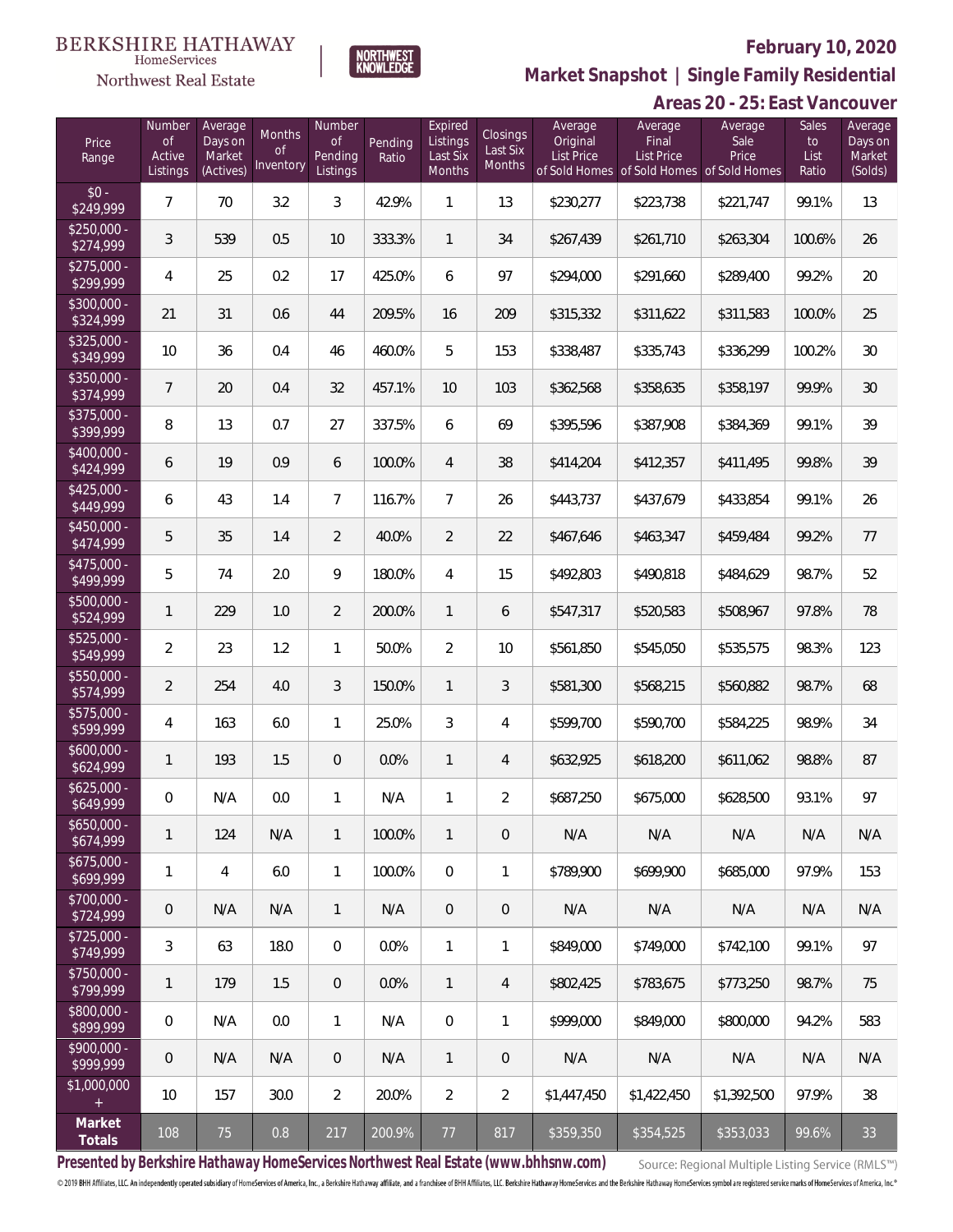#### **BERKSHIRE HATHAWAY**  $\label{lem:sevices} \textsc{Home} \textsc{Service} \textsc{s}$





# **February 10, 2020**

**Market Snapshot | Single Family Residential**

## Areas 26 - 27: Fisher's Landing, NE Vancouver

| Price<br>Range                    | Number<br>$\mathsf{of}$<br>Active<br>Listings | Average<br>Days on<br>Market<br>(Actives) | Months<br><sub>of</sub><br>Inventory | Number<br><b>of</b><br>Pending<br>Listings | Pending<br>Ratio | Expired<br>Listings<br>Last Six<br><b>Months</b> | <b>Closings</b><br>Last Six<br>Months | Average<br>Original<br><b>List Price</b> | Average<br>Final<br>List Price | Average<br>Sale<br>Price<br>of Sold Homes of Sold Homes of Sold Homes | Sales<br>to<br>List<br>Ratio | Average<br>Days on<br>Market<br>(Solds) |
|-----------------------------------|-----------------------------------------------|-------------------------------------------|--------------------------------------|--------------------------------------------|------------------|--------------------------------------------------|---------------------------------------|------------------------------------------|--------------------------------|-----------------------------------------------------------------------|------------------------------|-----------------------------------------|
| $$0 -$<br>\$249,999               | $\overline{0}$                                | N/A                                       | N/A                                  | $\mathbf{0}$                               | N/A              | 0                                                | $\mathbf{0}$                          | N/A                                      | N/A                            | N/A                                                                   | N/A                          | N/A                                     |
| $$250,000 -$<br>\$299,999         | $\overline{0}$                                | N/A                                       | 0.0                                  | $\theta$                                   | N/A              | 0                                                | 1                                     | \$299,900                                | \$299,900                      | \$299,900                                                             | 100.0%                       | $\mathfrak{Z}$                          |
| $$300,000 -$<br>\$324,999         | $\mathbf 0$                                   | N/A                                       | 0.0                                  | $\overline{4}$                             | N/A              | 0                                                | 19                                    | \$320,342                                | \$314,579                      | \$312,076                                                             | 99.2%                        | 23                                      |
| $$325.000 -$<br>\$349,999         | 1                                             | 11                                        | 0.2                                  | 3                                          | 300.0%           | 0                                                | 28                                    | \$345,193                                | \$339,967                      | \$339,246                                                             | 99.8%                        | 27                                      |
| \$350,000 -<br>\$374,999          | $\overline{2}$                                | 38                                        | 0.4                                  | $\mathbf{1}$                               | 50.0%            | 4                                                | 30                                    | \$367,255                                | \$364,168                      | \$360,099                                                             | 98.9%                        | 22                                      |
| $$375,000 -$<br>\$399,999         | 4                                             | 24                                        | 1.0                                  | 6                                          | 150.0%           | $\overline{2}$                                   | 25                                    | \$393,234                                | \$388,594                      | \$386,534                                                             | 99.5%                        | 26                                      |
| \$400,000 -<br>\$424,999          | 5                                             | 78                                        | 1.7                                  | 5                                          | 100.0%           | 3                                                | 18                                    | \$412,994                                | \$409,492                      | \$409,812                                                             | 100.1%                       | $30\,$                                  |
| $$425,000 -$<br>\$449,999         | 5                                             | 94                                        | 1.4                                  | 9                                          | 180.0%           | $\mathbf{1}$                                     | 21                                    | \$445,247                                | \$436,633                      | \$436,723                                                             | 100.0%                       | 49                                      |
| $$450,000 -$<br>\$474,999         | $\, 8$                                        | 84                                        | 2.0                                  | 3                                          | 37.5%            | $\overline{2}$                                   | 24                                    | \$468,736                                | \$463,961                      | \$462,822                                                             | 99.8%                        | 50                                      |
| $$475,000 -$<br>\$499,999         | $\overline{7}$                                | 37                                        | 2.1                                  | 8                                          | 114.3%           | $\mathbf{1}$                                     | 20                                    | \$497,998                                | \$495,328                      | \$491,130                                                             | 99.2%                        | 56                                      |
| \$500,000 -<br>\$524,999          | 4                                             | 8                                         | 2.2                                  | 4                                          | 100.0%           | $\overline{2}$                                   | 11                                    | \$521,508                                | \$511,645                      | \$511,060                                                             | 99.9%                        | 81                                      |
| \$525,000 -<br>\$549,999          | $\overline{2}$                                | $\overline{4}$                            | 0.7                                  | 1                                          | 50.0%            | 3                                                | 17                                    | \$555,396                                | \$542,006                      | \$534,942                                                             | 98.7%                        | 73                                      |
| \$550,000 -<br>\$574,999          | $\overline{2}$                                | 19                                        | 3.0                                  | $\mathbf{1}$                               | 50.0%            | $\overline{0}$                                   | 4                                     | \$557,200                                | \$557,200                      | \$562,375                                                             | 100.9%                       | 18                                      |
| $$575,000 -$<br>\$599,999         | $\mathbf{1}$                                  | 90                                        | 6.0                                  | $\overline{2}$                             | 200.0%           | $\mathbf{1}$                                     | 1                                     | \$595,000                                | \$595,000                      | \$589,435                                                             | 99.1%                        | $\,0\,$                                 |
| $$600,000 -$<br>$\sqrt{$624,999}$ | 3                                             | 270                                       | 6.0                                  | $\overline{2}$                             | 66.7%            | 0                                                | 3                                     | \$622,548                                | \$617,915                      | \$612,582                                                             | 99.1%                        | 27                                      |
| $$625,000 -$<br>\$649,999         | 3                                             | 91                                        | 6.0                                  | $\mathbf{1}$                               | 33.3%            | 0                                                | 3                                     | \$630,545                                | \$627,211                      | \$627,245                                                             | 100.0%                       | 34                                      |
| $$650,000 -$<br>\$674,999         | $\mathbf{1}$                                  | 132                                       | 2.0                                  | 1                                          | 100.0%           | 0                                                | 3                                     | \$670,932                                | \$676,257                      | \$663,078                                                             | 98.1%                        | 97                                      |
| $$675,000 -$<br>\$699,999         | 1                                             | 126                                       | 1.2                                  | 3                                          | 300.0%           | $\mathbf{1}$                                     | 5                                     | \$681,794                                | \$691,247                      | \$683,261                                                             | 98.8%                        | 11                                      |
| $$700,000 -$<br>\$724,999         | 4                                             | 194                                       | 12.0                                 | $\mathbf{1}$                               | 25.0%            | 0                                                | $\overline{2}$                        | \$740,155                                | \$726,078                      | \$711,128                                                             | 97.9%                        | 34                                      |
| $$725,000 -$<br>\$749,999         | $\mathbf{1}$                                  | 133                                       | 2.0                                  | $\mathbf{1}$                               | 100.0%           | 2                                                | 3                                     | \$726,948                                | \$747,052                      | \$743,735                                                             | 99.6%                        | 6                                       |
| $$750,000 -$<br>\$774,999         | $\overline{0}$                                | N/A                                       | 0.0                                  | 8                                          | N/A              | 0                                                | 3                                     | \$749,267                                | \$755,983                      | \$755,967                                                             | 100.0%                       | 57                                      |
| $$775,000 -$<br>\$799,999         | 3                                             | 50                                        | N/A                                  | $\overline{0}$                             | 0.0%             | $\overline{0}$                                   | $\mathbf 0$                           | N/A                                      | N/A                            | N/A                                                                   | N/A                          | N/A                                     |
| \$800,000 -<br>\$849,999          | $\overline{0}$                                | N/A                                       | 0.0                                  | 4                                          | N/A              | 0                                                | 1                                     | \$850,000                                | \$850,000                      | \$800,000                                                             | 94.1%                        | $\mathbf 0$                             |
| \$850,000 -<br>\$899,999          | $\theta$                                      | N/A                                       | 0.0                                  | $\mathbf{1}$                               | N/A              | $\overline{0}$                                   | 2                                     | \$849,006                                | \$873,973                      | \$877,213                                                             | 100.4%                       | $\mathbf{0}$                            |
| \$900,000                         | $\mathbf{1}$                                  | 170                                       | N/A                                  | $\mathbf{0}$                               | 0.0%             | 1                                                | $\mathbf 0$                           | N/A                                      | N/A                            | N/A                                                                   | N/A                          | N/A                                     |
| Market<br>Totals                  | 58                                            | 81                                        | $1.4$                                | 69                                         | 119.0%           | 23                                               | 244                                   | \$453,009                                | \$448,620                      | \$446,017                                                             | 99.4%                        | 38                                      |

**Presented by Berkshire Hathaway HomeServices Northwest Real Estate (www.bhhsnw.com)**

Source: Regional Multiple Listing Service (RMLS™)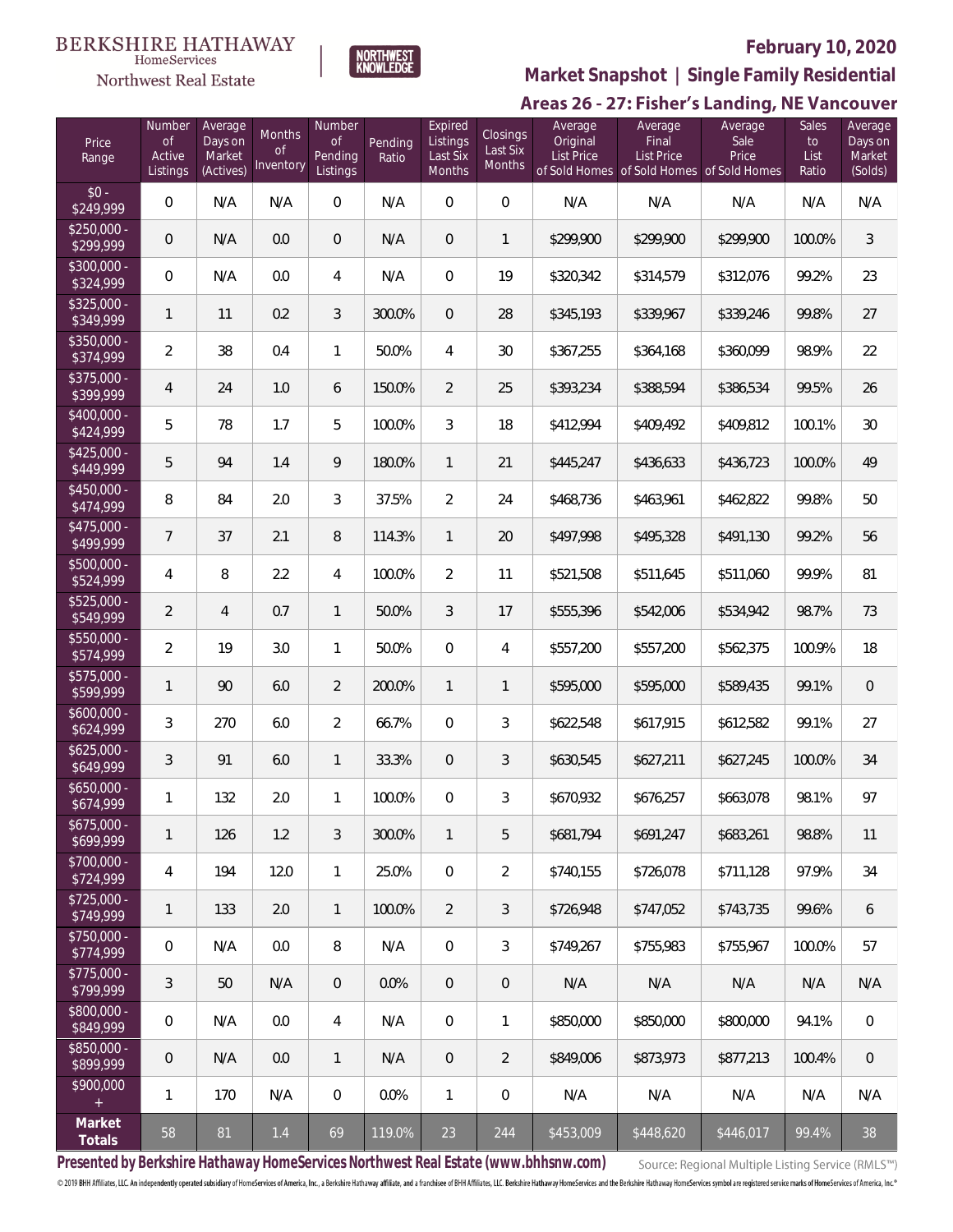#### **BERKSHIRE HATHAWAY**  $\label{lem:sevices} \textsc{Home} \textsc{Service} \textsc{s}$

Northwest Real Estate



## **February 10, 2020**

### **Areas 31, 63, 64, 65, 66, 71, 72: Rural Clark County Market Snapshot | Single Family Residential**

| Price<br>Range            | Number<br><b>of</b><br>Active<br>Listings | Average<br>Days on<br>Market<br>(Actives) | Months<br>0f<br><b>Inventory</b> | Number<br>Οf<br>Pending<br>Listings | Pending<br>Ratio | Expired<br>Listings<br>Last Six<br>Months | Closings<br>Last Six<br>Months | Average<br>Original<br><b>List Price</b> | Average<br>Final<br><b>List Price</b><br>of Sold Homes of Sold Homes of Sold Homes | Average<br>Sale<br>Price | Sales<br>to<br>List<br>Ratio | Average<br>Days on<br>Market<br>(Solds) |
|---------------------------|-------------------------------------------|-------------------------------------------|----------------------------------|-------------------------------------|------------------|-------------------------------------------|--------------------------------|------------------------------------------|------------------------------------------------------------------------------------|--------------------------|------------------------------|-----------------------------------------|
| $$0 -$<br>\$249,999       | 1                                         | 131                                       | 2.0                              | $\overline{0}$                      | 0.0%             | $\overline{0}$                            | 3                              | \$252,300                                | \$236,600                                                                          | \$226,000                | 95.5%                        | 83                                      |
| $$250,000 -$<br>\$274,999 | $\overline{0}$                            | N/A                                       | 0.0                              | $\theta$                            | N/A              | $\mathbf{1}$                              | 4                              | \$283,000                                | \$277,125                                                                          | \$264,000                | 95.3%                        | 47                                      |
| $$275,000 -$<br>\$299,999 | $\mathbf{1}$                              | 1                                         | 0.7                              | 3                                   | 300.0%           | $\mathbf{0}$                              | 9                              | \$297,656                                | \$290,889                                                                          | \$286,056                | 98.3%                        | 40                                      |
| $$300,000 -$<br>\$324,999 | $\overline{0}$                            | N/A                                       | 0.0                              | $\theta$                            | N/A              | $\overline{0}$                            | 9                              | \$319,311                                | \$310,955                                                                          | \$309,533                | 99.5%                        | 43                                      |
| $$325.000 -$<br>\$349,999 | 1                                         | 142                                       | 0.8                              | $\boldsymbol{0}$                    | 0.0%             | $\overline{2}$                            | 8                              | \$343,475                                | \$335,999                                                                          | \$337,075                | 100.3%                       | 29                                      |
| $$350.000 -$<br>\$374,999 | 1                                         | 266                                       | 2.0                              | $\mathbf{1}$                        | 100.0%           | $\overline{2}$                            | 3                              | \$384,600                                | \$359,600                                                                          | \$359,000                | 99.8%                        | 67                                      |
| $$375,000 -$<br>\$399,999 | 1                                         | 38                                        | 0.9                              | 3                                   | 300.0%           | $\overline{2}$                            | $\overline{7}$                 | \$396,529                                | \$386,271                                                                          | \$380,714                | 98.6%                        | 72                                      |
| $$400.000 -$<br>\$424,999 | 1                                         | 81                                        | 0.8                              | $\overline{0}$                      | 0.0%             | $\overline{0}$                            | 8                              | \$444,863                                | \$435,575                                                                          | \$409,488                | 94.0%                        | 55                                      |
| $$425.000 -$<br>\$449,999 | 3                                         | 101                                       | 2.0                              | $\overline{0}$                      | 0.0%             | $\mathbf{0}$                              | 9                              | \$465,378                                | \$449,322                                                                          | \$434,767                | 96.8%                        | 60                                      |
| $$450.000 -$<br>\$474,999 | $\overline{0}$                            | N/A                                       | 0.0                              | $\overline{2}$                      | N/A              | 1                                         | 5                              | \$493,000                                | \$467,880                                                                          | \$466,180                | 99.6%                        | 50                                      |
| $$475.000 -$<br>\$499,999 | 3                                         | 61                                        | 2.3                              | 3                                   | 100.0%           | 1                                         | 8                              | \$498,303                                | \$483,848                                                                          | \$485,738                | 100.4%                       | 34                                      |
| $$500,000 -$<br>\$524,999 | 0                                         | N/A                                       | 0.0                              | $\boldsymbol{0}$                    | N/A              | $\overline{0}$                            | 5                              | \$537,960                                | \$523,980                                                                          | \$509,700                | 97.3%                        | $30\,$                                  |
| $$525,000 -$<br>\$549,999 | 6                                         | 121                                       | 4.0                              | $\mathbf{1}$                        | 16.7%            | 1                                         | 9                              | \$559,300                                | \$540,533                                                                          | \$532,478                | 98.5%                        | 43                                      |
| $$550,000 -$<br>\$574,999 | $\overline{2}$                            | 88                                        | 2.0                              | $\mathbf{1}$                        | 50.0%            | $\overline{0}$                            | 6                              | \$570,450                                | \$563,267                                                                          | \$558,317                | 99.1%                        | 34                                      |
| $$575,000 -$<br>\$599,999 | $\overline{2}$                            | 80                                        | 0.9                              | $\overline{2}$                      | 100.0%           | $\overline{2}$                            | 14                             | \$615,950                                | \$609,450                                                                          | \$588,543                | 96.6%                        | 52                                      |
| $$600,000 -$<br>\$624,999 | 1                                         | 181                                       | 2.0                              | $\overline{0}$                      | 0.0%             | $\mathbf 0$                               | 3                              | \$617,967                                | \$611,300                                                                          | \$612,300                | 100.2%                       | 54                                      |
| $$625,000 -$<br>\$649,999 | 1                                         | 73                                        | 6.0                              | 3                                   | 300.0%           | $\overline{2}$                            | 1                              | \$699,000                                | \$629,000                                                                          | \$630,000                | 100.2%                       | 103                                     |
| $$650,000 -$<br>\$674,999 | 1                                         | 46                                        | 6.0                              | $\mathbf{1}$                        | 100.0%           | $\overline{0}$                            | $\mathbf{1}$                   | \$669,000                                | \$669,000                                                                          | \$660,000                | 98.7%                        | 19                                      |
| $$675,000 -$<br>\$699,999 | 3                                         | 20                                        | 4.5                              | $\overline{2}$                      | 66.7%            | $\mathbf{1}$                              | 4                              | \$712,250                                | \$695,725                                                                          | \$685,975                | 98.6%                        | 94                                      |
| $$700,000 -$<br>\$749,999 | 1                                         | 98                                        | 3.0                              | $\overline{0}$                      | 0.0%             | $\overline{2}$                            | $\overline{2}$                 | \$732,000                                | \$719,950                                                                          | \$715,000                | 99.3%                        | 44                                      |
| $$750,000 -$<br>\$799,999 | $\overline{2}$                            | 94                                        | 12.0                             | $\mathbf{1}$                        | 50.0%            | $\overline{2}$                            | 1                              | \$824,900                                | \$799,900                                                                          | \$775,000                | 96.9%                        | 85                                      |
| $$800,000 -$<br>\$849,999 | $\overline{2}$                            | 114                                       | 6.0                              | $\overline{0}$                      | 0.0%             | $\overline{2}$                            | $\overline{2}$                 | \$839,950                                | \$839,950                                                                          | \$818,870                | 97.5%                        | $\overline{7}$                          |
| $$850,000 -$<br>\$899,999 | 1                                         | 31                                        | 2.0                              | $\mathbf{1}$                        | 100.0%           | $\overline{0}$                            | 3                              | \$904,666                                | \$904,666                                                                          | \$877,500                | 97.0%                        | 64                                      |
| $$900,000 -$<br>\$999,999 | $\overline{4}$                            | 188                                       | 24.0                             | $\theta$                            | 0.0%             | $\mathbf{1}$                              | 1                              | \$1,099,000                              | \$990,000                                                                          | \$925,000                | 93.4%                        | 59                                      |
| \$1,000,000               | 6                                         | 108                                       | 9.0                              | $\mathbf{1}$                        | 16.7%            | $\overline{2}$                            | 4                              | \$1,359,750                              | \$1,287,225                                                                        | \$1,168,750              | 90.8%                        | 104                                     |
| Market<br>Totals          | 44                                        | 102                                       | 2.0                              | 25                                  | 56.8%            | 24                                        | 129                            | \$522,316                                | \$507,971                                                                          | \$494,689                | 97.4%                        | 51                                      |

**Presented by Berkshire Hathaway HomeServices Northwest Real Estate (www.bhhsnw.com)**

Source: Regional Multiple Listing Service (RMLS™)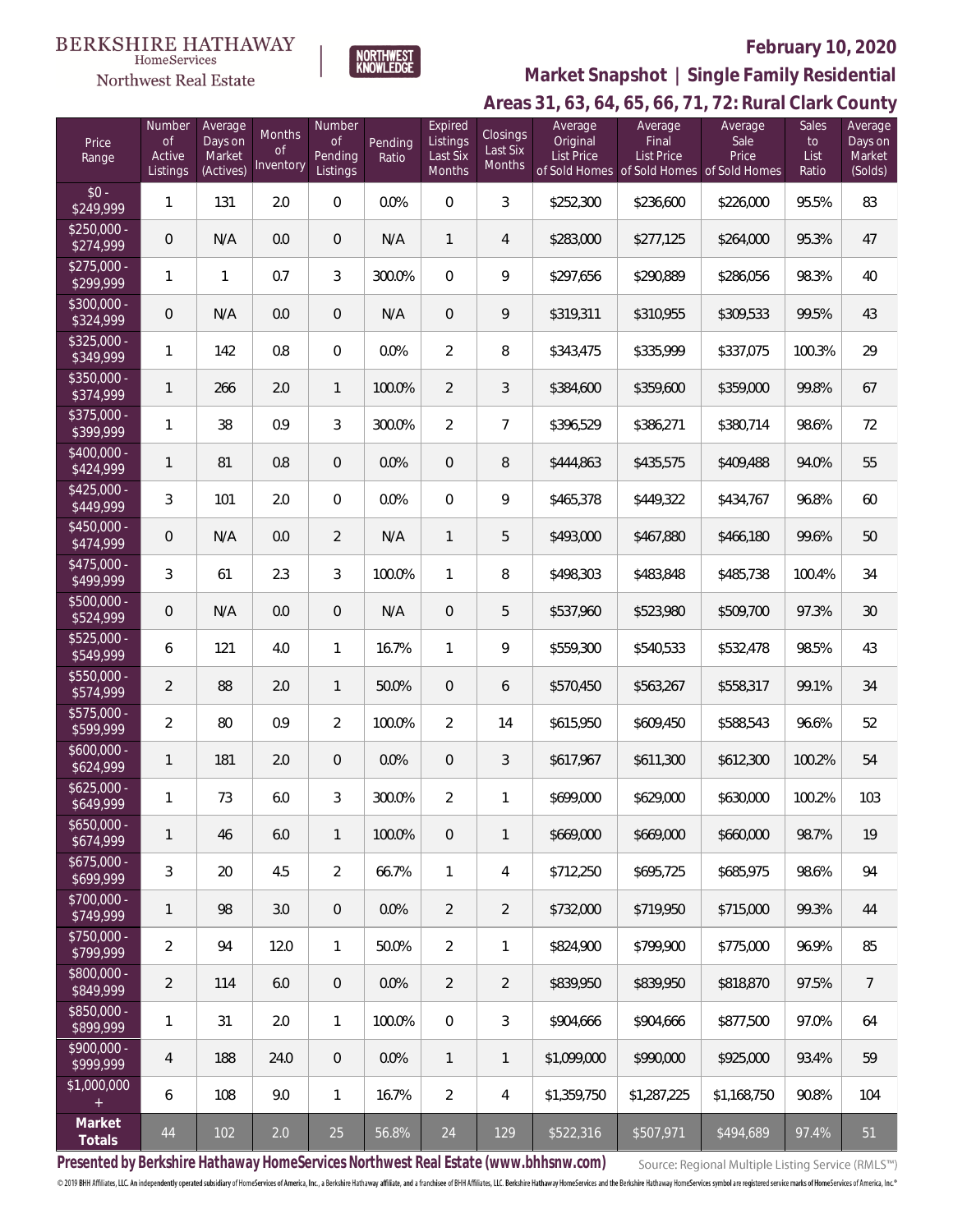#### **BERKSHIRE HATHAWAY** HomeServices



## **February 10, 2020**

**Market Snapshot | Single Family Residential**

## **Area 32: Camas**

| Price<br>Range                | Number<br><b>of</b><br>Active<br>Listings | Average<br>Days on<br>Market<br>(Actives) | Months<br>0f<br>Inventory | Number<br><b>of</b><br>Pending<br>Listings | Pending<br>Ratio | Expired<br>Listings<br>Last Six<br>Months | Closings<br>Last Six<br>Months | Average<br>Original<br><b>List Price</b> | Average<br>Final<br><b>List Price</b><br>of Sold Homes of Sold Homes of Sold Homes | Average<br>Sale<br>Price | Sales<br>to<br>List<br>Ratio | Average<br>Days on<br>Market<br>(Solds) |
|-------------------------------|-------------------------------------------|-------------------------------------------|---------------------------|--------------------------------------------|------------------|-------------------------------------------|--------------------------------|------------------------------------------|------------------------------------------------------------------------------------|--------------------------|------------------------------|-----------------------------------------|
| $$0 -$<br>\$299,999           | 4                                         | 32                                        | 1.3                       | $\mathbf{1}$                               | 25.0%            | $\mathbf{1}$                              | 19                             | \$255,226                                | \$247,968                                                                          | \$243,001                | 98.0%                        | 36                                      |
| $$300,000 -$<br>\$324,999     | $\overline{0}$                            | N/A                                       | 0.0                       | $\overline{0}$                             | N/A              | $\overline{0}$                            | $\overline{7}$                 | \$324,814                                | \$313,386                                                                          | \$315,129                | 100.6%                       | 27                                      |
| $$325,000 -$<br>\$349,999     | $\mathbf{1}$                              | 10                                        | 0.5                       | $\overline{2}$                             | 200.0%           | $\mathbf{1}$                              | 12                             | \$344,458                                | \$341,533                                                                          | \$337,279                | 98.8%                        | 35                                      |
| $$350,000 -$<br>\$374,999     | $\overline{0}$                            | N/A                                       | 0.0                       | 3                                          | N/A              | $\overline{0}$                            | 18                             | \$377,400                                | \$369,731                                                                          | \$362,942                | 98.2%                        | 55                                      |
| $$375,000 -$<br>\$399,999     | 5                                         | 83                                        | 1.5                       | 6                                          | 120.0%           | $\mathbf{1}$                              | 20                             | \$394,659                                | \$391,254                                                                          | \$388,844                | 99.4%                        | 61                                      |
| $$400,000 -$<br>\$424,999     | 3                                         | 213                                       | 0.6                       | 3                                          | 100.0%           | $\overline{0}$                            | 31                             | \$419,242                                | \$413,239                                                                          | \$412,445                | 99.8%                        | 50                                      |
| $$425,000 -$<br>\$449,999     | 10                                        | 96                                        | 1.5                       | 8                                          | 80.0%            | $\overline{4}$                            | 40                             | \$440,934                                | \$437,238                                                                          | \$436,125                | 99.7%                        | 54                                      |
| $$450,000 -$<br>\$474,999     | 10                                        | 59                                        | 2.3                       | 10                                         | 100.0%           | $\overline{2}$                            | 26                             | \$467,692                                | \$460,550                                                                          | \$459,797                | 99.8%                        | 42                                      |
| $$475,000 -$<br>\$499,999     | 4                                         | 179                                       | 0.9                       | 8                                          | 200.0%           | 3                                         | 28                             | \$499,816                                | \$491,101                                                                          | \$488,180                | 99.4%                        | 47                                      |
| \$500,000 -<br>\$524,999      | 12                                        | 218                                       | 3.3                       | 6                                          | 50.0%            | $\overline{2}$                            | 22                             | \$529,278                                | \$512,559                                                                          | \$512,300                | 99.9%                        | 71                                      |
| \$525,000 -<br>\$549,999      | 11                                        | 212                                       | 2.6                       | 15                                         | 136.4%           | $\overline{4}$                            | 25                             | \$567,110                                | \$545,265                                                                          | \$536,207                | 98.3%                        | 69                                      |
| $$550,000 -$<br>\$574,999     | $\mathfrak{Z}$                            | 172                                       | 0.9                       | 9                                          | 300.0%           | $\overline{4}$                            | 21                             | \$565,319                                | \$556,168                                                                          | \$563,013                | 101.2%                       | 29                                      |
| $$575,000 -$<br>\$599,999     | 9                                         | 213                                       | 3.0                       | 9                                          | 100.0%           | $\mathfrak{Z}$                            | 18                             | \$585,474                                | \$576,358                                                                          | \$585,951                | 101.7%                       | 85                                      |
| $$600,000 -$<br>\$624,999     | $\overline{7}$                            | 167                                       | 4.7                       | 8                                          | 114.3%           | $\mathfrak{Z}$                            | 9                              | \$633,896                                | \$609,191                                                                          | \$608,886                | 100.0%                       | 63                                      |
| $$625,000 -$<br>\$649,999     | 10                                        | 179                                       | 4.6                       | 11                                         | 110.0%           | 3                                         | 13                             | \$641,914                                | \$635,330                                                                          | \$631,770                | 99.4%                        | 52                                      |
| $$650,000 -$<br>\$674,999     | 8                                         | 91                                        | 3.4                       | $\overline{4}$                             | 50.0%            | $\mathfrak{Z}$                            | 14                             | \$676,528                                | \$663,749                                                                          | \$662,280                | 99.8%                        | 79                                      |
| $$675,000 -$<br>\$699,999     | 6                                         | 126                                       | 2.8                       | 5                                          | 83.3%            | $\mathfrak{Z}$                            | 13                             | \$656,444                                | \$656,444                                                                          | \$684,431                | 104.3%                       | 34                                      |
| $$700,000 -$<br>\$749,999     | $\overline{7}$                            | 151                                       | 2.3                       | 6                                          | 85.7%            | 3                                         | 18                             | \$737,408                                | \$715,267                                                                          | \$717,057                | 100.3%                       | 42                                      |
| $$750,000 -$<br>\$799,999     | 4                                         | 194                                       | 2.2                       | $\overline{4}$                             | 100.0%           | $\mathfrak{Z}$                            | 11                             | \$791,899                                | \$780,990                                                                          | \$780,648                | 100.0%                       | 57                                      |
| \$800,000 -<br>\$849,999      | $\overline{4}$                            | 45                                        | 4.0                       | $\mathfrak{Z}$                             | 75.0%            | $\mathbf{1}$                              | 6                              | \$836,167                                | \$830,334                                                                          | \$818,067                | 98.5%                        | 33                                      |
| $$850,000 -$<br>\$899,999     | $\overline{2}$                            | 184                                       | 2.0                       | $\mathbf{1}$                               | 50.0%            | $\overline{2}$                            | 6                              | \$1,028,000                              | \$879,000                                                                          | \$860,675                | 97.9%                        | 221                                     |
| \$900,000 -<br>\$999,999      | 0                                         | N/A                                       | 0.0                       | $\overline{4}$                             | N/A              | $\sqrt{2}$                                | 8                              | \$1,049,846                              | \$1,005,846                                                                        | \$955,746                | 95.0%                        | 133                                     |
| \$1,000,000 -<br>\$1,249,999  | 5                                         | 119                                       | 6.0                       | $\overline{2}$                             | 40.0%            | 5                                         | 5                              | \$1,187,020                              | \$1,110,080                                                                        | \$1,083,580              | 97.6%                        | 55                                      |
| $$1,250,000$ -<br>\$1,499,999 | $\overline{4}$                            | 73                                        | 8.0                       | $\mathbf{1}$                               | 25.0%            | $\mathbf{1}$                              | 3                              | \$1,431,667                              | \$1,431,667                                                                        | \$1,320,000              | 92.2%                        | 24                                      |
| \$1,500,000<br>$\pm$          | 4                                         | 155                                       | 12.0                      | $\overline{2}$                             | 50.0%            | 6                                         | $\overline{2}$                 | \$2,300,000                              | \$2,099,950                                                                        | \$2,150,000              | 102.4%                       | 94                                      |
| Market<br>Totals              | 133                                       | 144                                       | 2.0                       | 131                                        | 98.5%            | 58                                        | 395                            | \$555,486                                | \$541,399                                                                          | \$538,820                | 99.5%                        | 57                                      |

**NORTHWEST**<br>KNOWLEDGE

**Presented by Berkshire Hathaway HomeServices Northwest Real Estate (www.bhhsnw.com)**

Source: Regional Multiple Listing Service (RMLS™)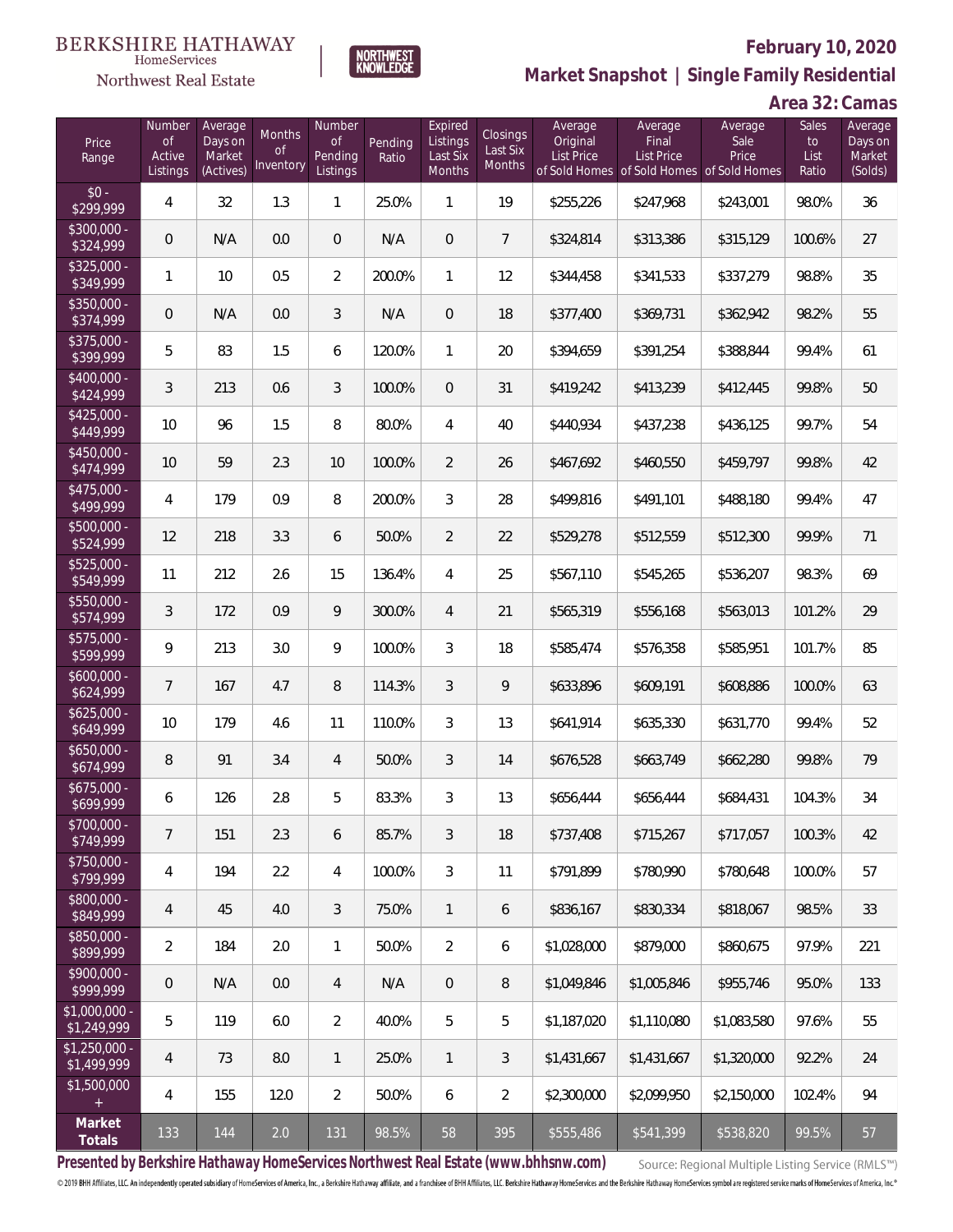

**NORTHWEST**<br>KNOWLEDGE

Northwest Real Estate

**Market Snapshot | Single Family Residential**

### **Area 33: Washougal**

| Price<br>Range            | Number<br><b>of</b><br>Active<br>Listings | Average<br>Days on<br>Market<br>(Actives) | Months<br>Οf<br>Inventory | Number<br><b>of</b><br>Pending<br>Listings | Pending<br>Ratio | Expired<br>Listings<br>Last Six<br>Months | Closings<br>Last Six<br>Months | Average<br>Original<br><b>List Price</b> | Average<br>Final<br><b>List Price</b> | Average<br>Sale<br>Price<br>of Sold Homes of Sold Homes of Sold Homes | Sales<br>to<br>List<br>Ratio | Average<br>Days on<br>Market<br>(Solds) |
|---------------------------|-------------------------------------------|-------------------------------------------|---------------------------|--------------------------------------------|------------------|-------------------------------------------|--------------------------------|------------------------------------------|---------------------------------------|-----------------------------------------------------------------------|------------------------------|-----------------------------------------|
| $$0 -$<br>\$249,999       | $\mathbf{1}$                              | $\overline{4}$                            | 1.5                       | $\overline{2}$                             | 200.0%           | $\overline{0}$                            | $\overline{4}$                 | \$252,250                                | \$226,052                             | \$219,125                                                             | 96.9%                        | 98                                      |
| $$250,000 -$<br>\$274,999 | $\mathbf 0$                               | N/A                                       | 0.0                       | $\overline{0}$                             | N/A              | $\overline{0}$                            | 8                              | \$271,775                                | \$265,263                             | \$260,425                                                             | 98.2%                        | 13                                      |
| $$275,000 -$<br>\$299,999 | $\mathbf{0}$                              | N/A                                       | 0.0                       | $\overline{2}$                             | N/A              | $\mathbf{1}$                              | 13                             | \$300,054                                | \$293,038                             | \$290,154                                                             | 99.0%                        | 46                                      |
| $$300,000 -$<br>\$324,999 | 5                                         | 89                                        | 1.5                       | 6                                          | 120.0%           | $\overline{0}$                            | 20                             | \$320,845                                | \$314,620                             | \$311,840                                                             | 99.1%                        | 60                                      |
| $$325,000 -$<br>\$349,999 | $\overline{0}$                            | N/A                                       | 0.0                       | $\mathbf{1}$                               | N/A              | $\overline{2}$                            | 12                             | \$351,742                                | \$342,433                             | \$337,098                                                             | 98.4%                        | 35                                      |
| $$350,000 -$<br>\$374,999 | $\overline{2}$                            | 28                                        | 0.8                       | 3                                          | 150.0%           | $\overline{2}$                            | 16                             | \$365,663                                | \$357,287                             | \$357,371                                                             | 100.0%                       | 67                                      |
| $$375,000 -$<br>\$399,999 | $\mathbf 0$                               | N/A                                       | 0.0                       | 11                                         | N/A              | $\mathbf{1}$                              | 17                             | \$397,053                                | \$388,429                             | \$385,976                                                             | 99.4%                        | 32                                      |
| $$400,000 -$<br>\$424,999 | $\mathbf{1}$                              | 40                                        | 0.7                       | $\mathbf{1}$                               | 100.0%           | 3                                         | 9                              | \$437,383                                | \$417,433                             | \$411,044                                                             | 98.5%                        | 48                                      |
| $$425,000 -$<br>\$449,999 | $\mathbf{1}$                              | 136                                       | 0.4                       | $\overline{2}$                             | 200.0%           | 3                                         | 14                             | \$455,286                                | \$446,242                             | \$439,393                                                             | 98.5%                        | 60                                      |
| $$450,000 -$<br>\$474,999 | $\mathbf{1}$                              | 123                                       | 0.5                       | $\overline{0}$                             | 0.0%             | $\mathbf{1}$                              | 13                             | \$482,623                                | \$467,985                             | \$459,104                                                             | 98.1%                        | 61                                      |
| $$475,000 -$<br>\$499,999 | $\overline{2}$                            | 147                                       | 2.4                       | 3                                          | 150.0%           | $\overline{3}$                            | 5                              | \$497,760                                | \$492,460                             | \$482,900                                                             | 98.1%                        | 62                                      |
| $$500,000 -$<br>\$524,999 | $\mathbf{1}$                              | 49                                        | 1.2                       | $\mathbf{1}$                               | 100.0%           | $\overline{2}$                            | 5                              | \$522,960                                | \$515,960                             | \$512,180                                                             | 99.3%                        | 35                                      |
| $$525,000 -$<br>\$549,999 | $\mathbf 0$                               | N/A                                       | 0.0                       | $\mathbf{1}$                               | N/A              | $\overline{4}$                            | 9                              | \$572,867                                | \$550,089                             | \$538,333                                                             | 97.9%                        | 99                                      |
| $$550,000 -$<br>\$574,999 | $\overline{2}$                            | 53                                        | 4.0                       | $\mathbf{1}$                               | 50.0%            | $\overline{0}$                            | 3                              | \$568,333                                | \$568,333                             | \$560,667                                                             | 98.7%                        | 32                                      |
| $$575,000 -$<br>\$599,999 | $\overline{2}$                            | $\overline{4}$                            | 6.0                       | 3                                          | 150.0%           | $\mathbf{1}$                              | $\overline{2}$                 | \$644,500                                | \$602,500                             | \$587,500                                                             | 97.5%                        | 119                                     |
| $$600,000 -$<br>\$624,999 | $\overline{0}$                            | N/A                                       | 0.0                       | $\overline{0}$                             | N/A              | $\overline{0}$                            | 3                              | \$663,267                                | \$614,667                             | \$606,333                                                             | 98.6%                        | 67                                      |
| $$625,000 -$<br>\$649,999 | $\mathfrak{Z}$                            | 53                                        | 6.0                       | $\overline{2}$                             | 66.7%            | $\overline{2}$                            | 3                              | \$661,300                                | \$646,267                             | \$637,667                                                             | 98.7%                        | 58                                      |
| $$650,000 -$<br>\$699,999 | $\overline{2}$                            | 240                                       | 2.0                       | $\overline{2}$                             | 100.0%           | $\mathbf 0$                               | 6                              | \$732,300                                | \$682,942                             | \$666,558                                                             | 97.6%                        | 118                                     |
| $$700,000 -$<br>\$749,999 | $\overline{a}$                            | 22                                        | 12.0                      | $\boldsymbol{0}$                           | 0.0%             | $\overline{2}$                            | 1                              | \$725,000                                | \$725,000                             | \$725,000                                                             | 100.0%                       | 4                                       |
| $$750,000 -$<br>\$799,999 | $\overline{2}$                            | 151                                       | N/A                       | $\overline{0}$                             | 0.0%             | $\mathbf 0$                               | 0                              | N/A                                      | N/A                                   | N/A                                                                   | N/A                          | N/A                                     |
| $$800,000 -$<br>\$849,999 | 1                                         | 572                                       | 3.0                       | $\mathbf{1}$                               | 100.0%           | $\mathbf 0$                               | $\overline{2}$                 | \$872,500                                | \$872,500                             | \$805,000                                                             | 92.3%                        | 114                                     |
| \$850,000 -<br>\$899,999  | $\mathbf{1}$                              | 69                                        | 6.0                       | $\mathbf 0$                                | 0.0%             | $\mathbf{1}$                              | 1                              | \$869,500                                | \$869,500                             | \$850,000                                                             | 97.8%                        | 19                                      |
| $$900,000 -$<br>\$949,999 | $\overline{2}$                            | 19                                        | 12.0                      | $\boldsymbol{0}$                           | 0.0%             | $\mathbf 0$                               | 1                              | \$919,900                                | \$919,900                             | \$930,000                                                             | 101.1%                       | 5                                       |
| \$950,000 -<br>\$999,999  | $\mathbf{1}$                              | 19                                        | N/A                       | $\overline{2}$                             | 200.0%           | $\mathbf{1}$                              | 0                              | N/A                                      | N/A                                   | N/A                                                                   | N/A                          | N/A                                     |
| \$1,000,000<br>$+$        | 3                                         | 62                                        | N/A                       | $\boldsymbol{0}$                           | 0.0%             | $\overline{2}$                            | 0                              | N/A                                      | N/A                                   | N/A                                                                   | N/A                          | N/A                                     |
| Market<br>Totals          | 35                                        | 89                                        | 1.3                       | $44$                                       | 125.7%           | 31                                        | 167                            | \$435,851                                | \$423,282                             | \$416,985                                                             | 98.5%                        | 57                                      |

**Presented by Berkshire Hathaway HomeServices Northwest Real Estate (www.bhhsnw.com)**

Source: Regional Multiple Listing Service (RMLS™)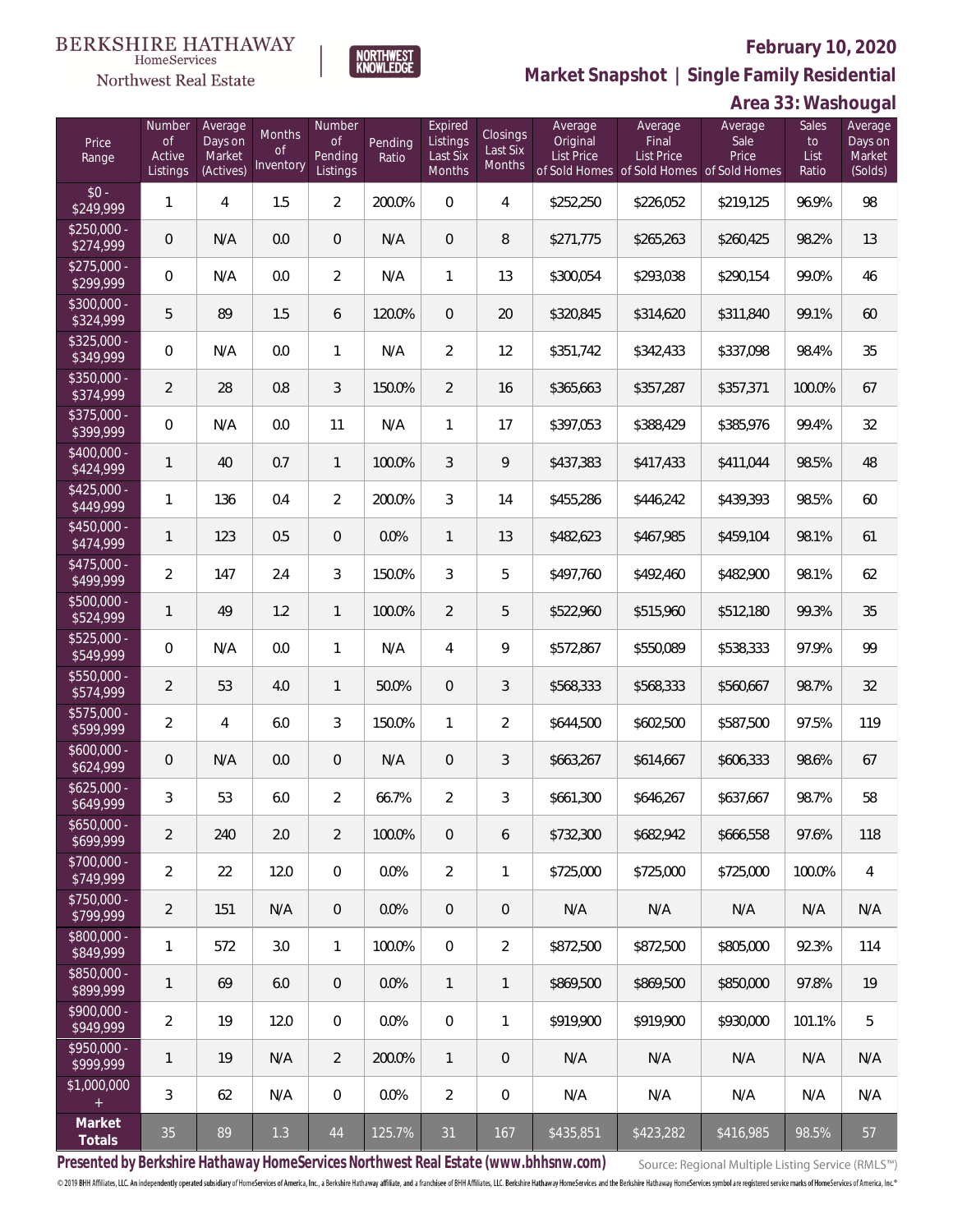#### **BERKSHIRE HATHAWAY**  $\label{lem:sevices} \textsc{Home} \textsc{Service} \textsc{s}$

Northwest Real Estate



#### **February 10, 2020**

**Areas 41 - 44: Felida, Salmon Creek Market Snapshot | Single Family Residential**

|                           |                                           |                                           |                                  |                                                   |                  |                                                  |                                              |                                   |                                                                                    | ALCAS 4 L - 44. LCHUA, JAHHUH ULCCN |                              |                                         |
|---------------------------|-------------------------------------------|-------------------------------------------|----------------------------------|---------------------------------------------------|------------------|--------------------------------------------------|----------------------------------------------|-----------------------------------|------------------------------------------------------------------------------------|-------------------------------------|------------------------------|-----------------------------------------|
| Price<br>Range            | Number<br><b>of</b><br>Active<br>Listings | Average<br>Days on<br>Market<br>(Actives) | Months<br><b>of</b><br>Inventory | <b>Number</b><br><b>of</b><br>Pending<br>Listings | Pending<br>Ratio | Expired<br>Listings<br>Last Six<br><b>Months</b> | <b>Closings</b><br>Last Six<br><b>Months</b> | Average<br>Original<br>List Price | Average<br>Final<br><b>List Price</b><br>of Sold Homes of Sold Homes of Sold Homes | Average<br>Sale<br>Price            | Sales<br>to<br>List<br>Ratio | Average<br>Days on<br>Market<br>(Solds) |
| $$0 -$<br>\$274,999       | 1                                         | 104                                       | 0.4                              | 5                                                 | 500.0%           | $\overline{0}$                                   | 16                                           | \$262,475                         | \$260,919                                                                          | \$255,402                           | 97.9%                        | 48                                      |
| $$275,000 -$<br>\$299,999 | $\overline{4}$                            | 61                                        | 0.9                              | 6                                                 | 150.0%           | 3                                                | 28                                           | \$287,307                         | \$285,196                                                                          | \$285,686                           | 100.2%                       | 27                                      |
| \$300,000 -<br>\$324,999  | 2                                         | $\overline{2}$                            | 0.2                              | 17                                                | 850.0%           | $\overline{4}$                                   | 50                                           | \$319,166                         | \$315,913                                                                          | \$314,247                           | 99.5%                        | 29                                      |
| $$325,000 -$<br>\$349,999 | $\overline{7}$                            | 78                                        | 0.4                              | 22                                                | 314.3%           | 10                                               | 98                                           | \$342,772                         | \$339,334                                                                          | \$337,417                           | 99.4%                        | 55                                      |
| $$350,000 -$<br>\$374,999 | 7                                         | 91                                        | 0.5                              | 24                                                | 342.9%           | 5                                                | 82                                           | \$368,577                         | \$362,671                                                                          | \$362,552                           | 100.0%                       | 38                                      |
| $$375,000 -$<br>\$399,999 | 15                                        | 166                                       | 1.1                              | 33                                                | 220.0%           | 5                                                | 79                                           | \$394,044                         | \$387,297                                                                          | \$386,170                           | 99.7%                        | 38                                      |
| $$400,000 -$<br>\$424,999 | 9                                         | 81                                        | 1.3                              | 14                                                | 155.6%           | 3                                                | 42                                           | \$418,107                         | \$412,124                                                                          | \$412,292                           | 100.0%                       | 38                                      |
| $$425,000 -$<br>\$449,999 | 16                                        | 80                                        | 2.0                              | 18                                                | 112.5%           | 3                                                | 49                                           | \$441,608                         | \$435,538                                                                          | \$435,748                           | 100.0%                       | 42                                      |
| $$450,000 -$<br>\$474,999 | 10                                        | 46                                        | 1.3                              | 18                                                | 180.0%           | 6                                                | 47                                           | \$462,670                         | \$461,048                                                                          | \$461,036                           | 100.0%                       | 59                                      |
| $$475,000 -$<br>\$499,999 | 6                                         | 47                                        | 1.1                              | 10                                                | 166.7%           | $\overline{7}$                                   | 34                                           | \$501,145                         | \$488,225                                                                          | \$487,533                           | 99.9%                        | 45                                      |
| $$500,000 -$<br>\$524,999 | 7                                         | 56                                        | 1.8                              | 10                                                | 142.9%           | 4                                                | 23                                           | \$533,924                         | \$524,133                                                                          | \$512,995                           | 97.9%                        | 63                                      |
| $$525,000 -$<br>\$549,999 | 9                                         | 138                                       | 1.5                              | 10                                                | 111.1%           | 9                                                | 35                                           | \$550,662                         | \$541,008                                                                          | \$535,184                           | 98.9%                        | 59                                      |
| $$550,000 -$<br>\$574,999 | 10                                        | 48                                        | 2.2                              | 4                                                 | 40.0%            | $\overline{2}$                                   | 27                                           | \$572,444                         | \$564,192                                                                          | \$561,438                           | 99.5%                        | 55                                      |
| \$575,000 -<br>\$599,999  | 5                                         | 134                                       | 3.3                              | $\, 8$                                            | 160.0%           | $\overline{0}$                                   | 9                                            | \$596,540                         | \$586,133                                                                          | \$582,018                           | 99.3%                        | 82                                      |
| $$600,000 -$<br>\$624,999 | $\overline{2}$                            | 47                                        | 0.9                              | 6                                                 | 300.0%           | 3                                                | 14                                           | \$612,800                         | \$618,168                                                                          | \$611,788                           | 99.0%                        | 54                                      |
| $$625,000 -$<br>\$649,999 | 6                                         | 147                                       | 2.8                              | 3                                                 | 50.0%            | $\overline{2}$                                   | 13                                           | \$655,216                         | \$646,448                                                                          | \$635,725                           | 98.3%                        | 40                                      |
| $$650,000 -$<br>\$674,999 | 4                                         | 31                                        | 4.0                              | 2                                                 | 50.0%            | 0                                                | 6                                            | \$666,450                         | \$664,467                                                                          | \$657,000                           | 98.9%                        | 84                                      |
| $$675,000 -$<br>\$699,999 | $\overline{4}$                            | 77                                        | 2.7                              | $\overline{2}$                                    | 50.0%            | 3                                                | 9                                            | \$710,333                         | \$691,633                                                                          | \$686,388                           | 99.2%                        | 74                                      |
| \$700,000 -<br>\$749,999  | 11                                        | 99                                        | 6.0                              | 5                                                 | 45.5%            | $\overline{2}$                                   | 11                                           | \$764,558                         | \$737,868                                                                          | \$726,886                           | 98.5%                        | 65                                      |
| \$750,000 -<br>\$799,999  | 6                                         | 126                                       | 4.5                              | $\overline{0}$                                    | 0.0%             | $\overline{2}$                                   | 8                                            | \$808,500                         | \$793,190                                                                          | \$772,081                           | 97.3%                        | 67                                      |
| \$800,000 -<br>\$849,999  | $\overline{2}$                            | 90                                        | 3.0                              | $\overline{2}$                                    | 100.0%           | $\overline{0}$                                   | 4                                            | \$832,410                         | \$829,366                                                                          | \$822,116                           | 99.1%                        | 67                                      |
| \$850,000 -<br>\$899,999  | 0                                         | N/A                                       | 0.0                              | $\overline{2}$                                    | N/A              | 0                                                | $\overline{2}$                               | \$1,257,500                       | \$969,000                                                                          | \$874,750                           | 90.3%                        | 272                                     |
| \$900,000 -<br>\$949,999  | $\overline{2}$                            | 143                                       | 12.0                             | $\mathbf{1}$                                      | 50.0%            | $\overline{0}$                                   | 1                                            | \$925,000                         | \$925,000                                                                          | \$925,000                           | 100.0%                       | $\overline{4}$                          |
| \$950,000 -<br>\$999,999  | 0                                         | N/A                                       | N/A                              | $\overline{0}$                                    | N/A              | 0                                                | $\overline{0}$                               | N/A                               | N/A                                                                                | N/A                                 | N/A                          | N/A                                     |
| \$1,000,000<br>$\pm$      | $\overline{7}$                            | 185                                       | 14.0                             | $\overline{2}$                                    | 28.6%            | 3                                                | 3                                            | \$1,563,333                       | \$1,546,667                                                                        | \$1,400,000                         | 90.5%                        | 135                                     |
| Market<br>Totals          | 152                                       | 96                                        | 1.3                              | 224                                               | 147.4%           | 76                                               | 690                                          | \$445,414                         | \$438,430                                                                          | \$435,110                           | 99.2%                        | 48                                      |

**Presented by Berkshire Hathaway HomeServices Northwest Real Estate (www.bhhsnw.com)**

Source: Regional Multiple Listing Service (RMLS™)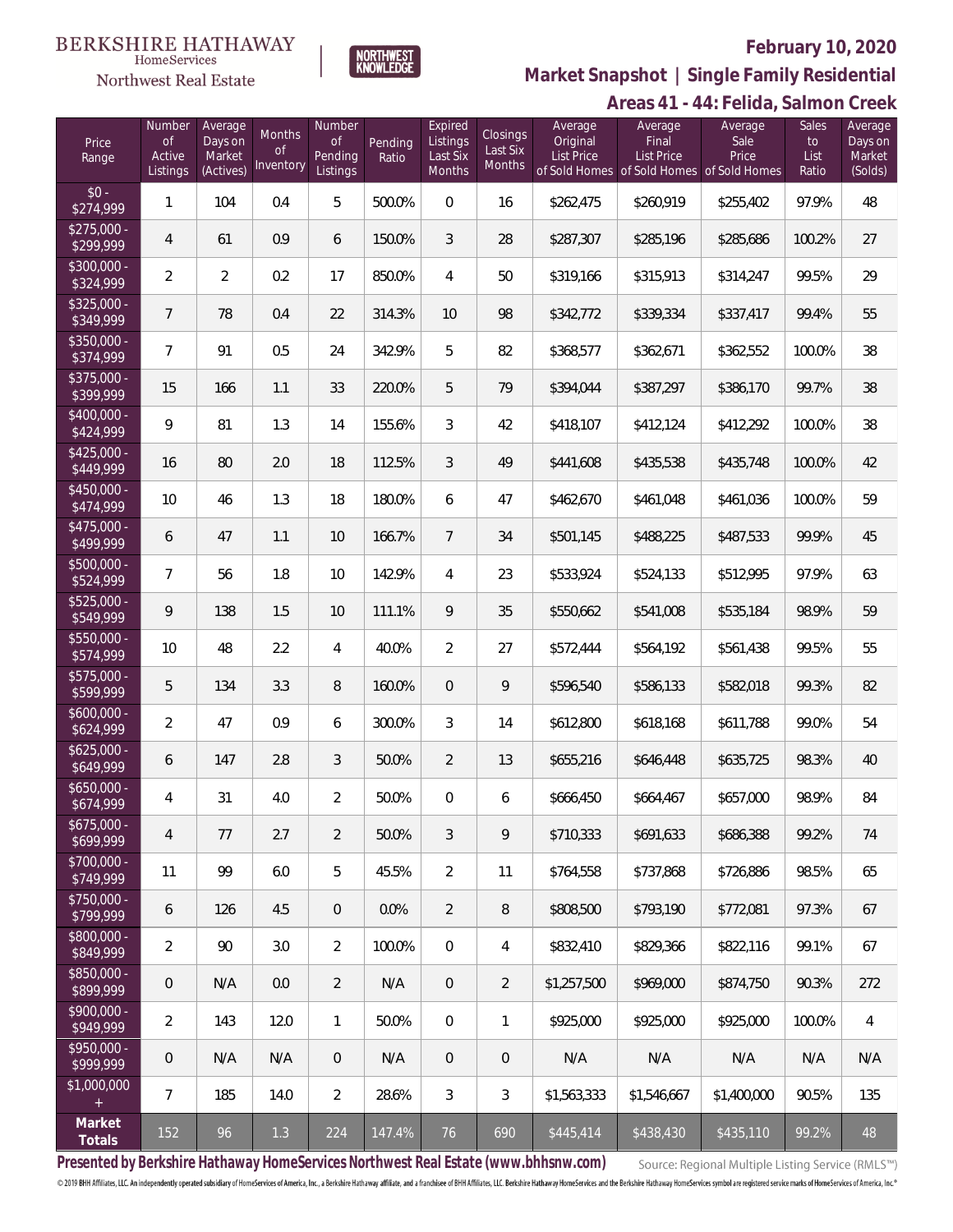

**Market Snapshot | Single Family Residential**

**Areas 50 - 52: Ridgefield**

| <b>HomeServices</b>          |  |
|------------------------------|--|
| <b>Northwest Real Estate</b> |  |

| Price<br>Range                   | Number<br><b>of</b><br>Active<br>Listings | Average<br>Days on<br>Market<br>(Actives) | Months<br>0f<br>Inventory | Number<br><b>of</b><br>Pending<br>Listings | Pending<br>Ratio | Expired<br>Listings<br>Last Six<br><b>Months</b> | Closings<br>Last Six<br>Months | Average<br>Original<br><b>List Price</b> | Average<br>Final<br><b>List Price</b><br>of Sold Homes of Sold Homes of Sold Homes | Average<br>Sale<br>Price | Sales<br>to<br>List<br>Ratio | Average<br>Days on<br>Market<br>(Solds) |
|----------------------------------|-------------------------------------------|-------------------------------------------|---------------------------|--------------------------------------------|------------------|--------------------------------------------------|--------------------------------|------------------------------------------|------------------------------------------------------------------------------------|--------------------------|------------------------------|-----------------------------------------|
| $$0 -$<br>\$299,999              | 3                                         | 59                                        | 0.9                       | $\overline{4}$                             | 133.3%           | $\overline{2}$                                   | 19                             | \$272,021                                | \$267,752                                                                          | \$264,590                | 98.8%                        | 37                                      |
| $$300,000 -$<br>\$324,999        | $\overline{2}$                            | 61                                        | 1.5                       | $\overline{2}$                             | 100.0%           | $\mathbf{1}$                                     | 8                              | \$330,473                                | \$320,848                                                                          | \$316,006                | 98.5%                        | 57                                      |
| $$325,000 -$<br>\$349,999        | $\mathbf{1}$                              | 105                                       | 0.3                       | $\overline{7}$                             | 700.0%           | $\mathbf{1}$                                     | 19                             | \$338,756                                | \$335,919                                                                          | \$334,958                | 99.7%                        | 45                                      |
| $$350,000 -$<br>\$374,999        | $\overline{2}$                            | 94                                        | 1.3                       | $\overline{2}$                             | 100.0%           | $\overline{2}$                                   | 9                              | \$368,043                                | \$362,932                                                                          | \$366,228                | 100.9%                       | 36                                      |
| $$375,000 -$<br>\$399,999        | 19                                        | 66                                        | 4.1                       | 5                                          | 26.3%            | $\overline{2}$                                   | 28                             | \$400,316                                | \$389,570                                                                          | \$387,490                | 99.5%                        | 50                                      |
| $$400,000 -$<br>\$424,999        | 6                                         | 65                                        | 1.4                       | 3                                          | 50.0%            | $\mathfrak{Z}$                                   | 26                             | \$421,580                                | \$413,316                                                                          | \$411,949                | 99.7%                        | 49                                      |
| $$425,000 -$<br>\$449,999        | 15                                        | 78                                        | 3.8                       | $\overline{7}$                             | 46.7%            | 3                                                | 24                             | \$438,152                                | \$435,998                                                                          | \$435,516                | 99.9%                        | 39                                      |
| $$450,000 -$<br>\$474,999        | 14                                        | 72                                        | 3.5                       | 8                                          | 57.1%            | $\overline{0}$                                   | 24                             | \$471,410                                | \$460,547                                                                          | \$456,945                | 99.2%                        | 75                                      |
| $$475,000 -$<br>\$499,999        | 19                                        | 139                                       | 6.7                       | $\overline{7}$                             | 36.8%            | 3                                                | 17                             | \$499,909                                | \$492,199                                                                          | \$488,944                | 99.3%                        | 63                                      |
| $$500,000 -$<br>\$524,999        | 8                                         | 96                                        | 3.2                       | 6                                          | 75.0%            | $\overline{0}$                                   | 15                             | \$522,720                                | \$513,846                                                                          | \$513,790                | 100.0%                       | 35                                      |
| $$525,000 -$<br>\$549,999        | 11                                        | 74                                        | 5.5                       | 5                                          | 45.5%            | 3                                                | 12                             | \$539,496                                | \$538,755                                                                          | \$535,311                | 99.4%                        | 46                                      |
| $$550,000 -$<br>\$574,999        | 10                                        | 100                                       | 4.0                       | 9                                          | 90.0%            | $7\overline{ }$                                  | 15                             | \$583,077                                | \$571,692                                                                          | \$563,475                | 98.6%                        | 34                                      |
| $$575,000 -$<br>\$599,999        | $\overline{4}$                            | 74                                        | 3.0                       | 9                                          | 225.0%           | $\mathbf{1}$                                     | 8                              | \$591,353                                | \$589,360                                                                          | \$585,673                | 99.4%                        | 58                                      |
| $$600,000 -$<br>\$624,999        | $\mathbf{1}$                              | 189                                       | 0.9                       | $\mathfrak{Z}$                             | 300.0%           | $\overline{0}$                                   | $\overline{7}$                 | \$637,083                                | \$620,411                                                                          | \$611,890                | 98.6%                        | 38                                      |
| $$625,000 -$<br>\$649,999        | 3                                         | 74                                        | 3.6                       | 6                                          | 200.0%           | $\overline{2}$                                   | 5                              | \$622,268                                | \$639,406                                                                          | \$634,406                | 99.2%                        | 40                                      |
| $$650,000 -$<br>\$674,999        | 4                                         | 142                                       | 8.0                       | $\overline{2}$                             | 50.0%            | $\mathbf{1}$                                     | 3                              | \$685,193                                | \$673,526                                                                          | \$666,193                | 98.9%                        | 41                                      |
| \$675,000 -<br>\$699,999         | $\overline{2}$                            | 161                                       | 3.0                       | $\overline{2}$                             | 100.0%           | $\overline{2}$                                   | 4                              | \$709,701                                | \$690,072                                                                          | \$679,497                | 98.5%                        | 58                                      |
| $\sqrt{$700,000}$ -<br>\$749,999 | $\mathbf 0$                               | N/A                                       | 0.0                       | $\mathbf{1}$                               | N/A              | $\overline{2}$                                   | 6                              | \$730,667                                | \$714,000                                                                          | \$722,167                | 101.1%                       | 29                                      |
| $$750,000 -$<br>\$799,999        | $\overline{7}$                            | 140                                       | 10.5                      | 0                                          | 0.0%             | $\mathfrak{Z}$                                   | 4                              | \$806,150                                | \$785,950                                                                          | \$777,350                | 98.9%                        | 224                                     |
| $$800,000 -$<br>\$849,999        | $\overline{2}$                            | 159                                       | 6.0                       | $\overline{0}$                             | 0.0%             | $\overline{2}$                                   | $\overline{2}$                 | \$864,085                                | \$849,085                                                                          | \$828,585                | 97.6%                        | 53                                      |
| $$850,000 -$<br>\$899,999        | $\overline{2}$                            | 174                                       | 6.0                       | 0                                          | 0.0%             | 1                                                | $\overline{2}$                 | \$872,500                                | \$872,500                                                                          | \$872,500                | 100.0%                       | 9                                       |
| $$900,000 -$<br>\$999,999        | $\overline{2}$                            | 46                                        | 4.0                       | $\overline{0}$                             | 0.0%             | $\overline{2}$                                   | $\sqrt{3}$                     | \$958,933                                | \$958,933                                                                          | \$942,267                | 98.3%                        | 21                                      |
| \$1,000,000 -<br>\$1,249,999     | 5                                         | 188                                       | 7.5                       | $\mathbf{1}$                               | 20.0%            | $\overline{2}$                                   | 4                              | \$1,140,282                              | \$1,161,273                                                                        | \$1,136,273              | 97.8%                        | 55                                      |
| $$1,250,000$ -<br>\$1,499,999    | $\overline{7}$                            | 223                                       | 21.0                      | $\overline{2}$                             | 28.6%            | $\mathbf{1}$                                     | $\overline{2}$                 | \$1,597,500                              | \$1,535,000                                                                        | \$1,405,000              | 91.5%                        | 62                                      |
| \$1,500,000<br>$+$               | $\overline{4}$                            | 298                                       | N/A                       | 0                                          | $0.0\%$          | $\overline{0}$                                   | $\mathbf 0$                    | N/A                                      | N/A                                                                                | N/A                      | N/A                          | N/A                                     |
| Market<br>Totals                 | 153                                       | 109                                       | 3.5                       | 91                                         | 59.5%            | 46                                               | 266                            | \$496,355                                | \$489,053                                                                          | \$484,862                | 99.1%                        | 50                                      |

**Presented by Berkshire Hathaway HomeServices Northwest Real Estate (www.bhhsnw.com)**

Source: Regional Multiple Listing Service (RMLS™)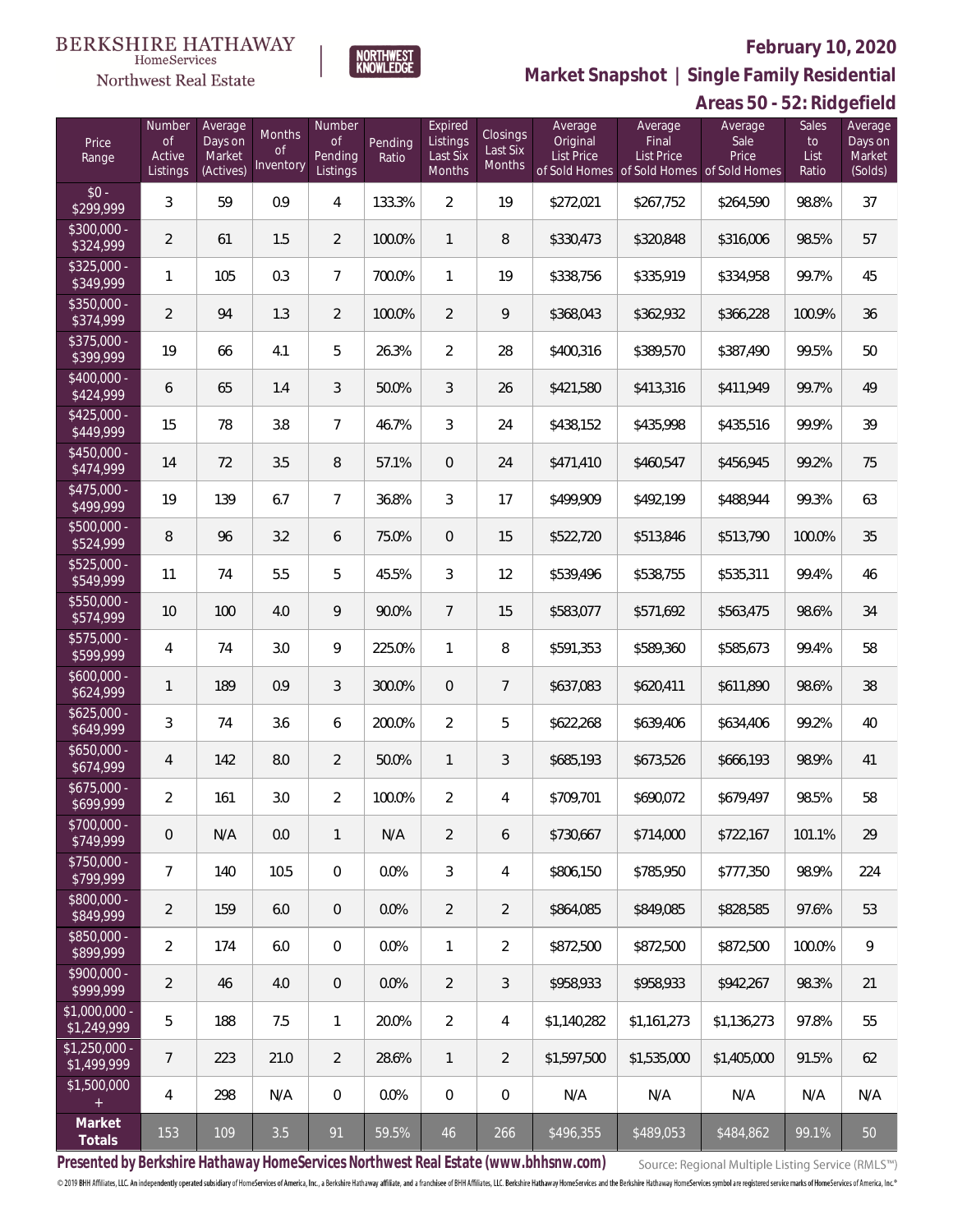

**NORTHWEST**<br>KNOWLEDGE

Northwest Real Estate

**Market Snapshot | Single Family Residential**

# **Area 61: Battle Ground**

| Price<br>Range            | Number<br><b>of</b><br>Active<br>Listings | Average<br>Days on<br>Market<br>(Actives) | Months<br>-of<br>Inventory | Number<br><b>of</b><br>Pending<br>Listings | Pending<br>Ratio | Expired<br>Listings<br>Last Six<br>Months | Closings<br>Last Six<br>Months | Average<br>Original<br><b>List Price</b> | Average<br>Final<br><b>List Price</b><br>of Sold Homes of Sold Homes of Sold Homes | Average<br>Sale<br>Price | Sales<br>to<br>List<br>Ratio | Average<br>Days on<br>Market<br>(Solds) |
|---------------------------|-------------------------------------------|-------------------------------------------|----------------------------|--------------------------------------------|------------------|-------------------------------------------|--------------------------------|------------------------------------------|------------------------------------------------------------------------------------|--------------------------|------------------------------|-----------------------------------------|
| $$0 -$<br>\$274,999       | $\overline{0}$                            | N/A                                       | 0.0                        | 3                                          | N/A              | $\Omega$                                  | 9                              | \$269,944                                | \$259,911                                                                          | \$242,400                | 93.3%                        | 37                                      |
| $$275,000 -$<br>\$299,999 | $\overline{0}$                            | N/A                                       | 0.0                        | $\overline{2}$                             | N/A              | $\overline{0}$                            | 17                             | \$296,871                                | \$292,471                                                                          | \$292,594                | 100.0%                       | 24                                      |
| \$300,000 -<br>\$324,999  | $\overline{2}$                            | 93                                        | 0.2                        | $\overline{7}$                             | 350.0%           | $\overline{2}$                            | 55                             | \$315,724                                | \$310,530                                                                          | \$310,601                | 100.0%                       | 30                                      |
| $$325,000 -$<br>\$349,999 | 3                                         | 32                                        | 0.4                        | 3                                          | 100.0%           | 3                                         | 46                             | \$350,785                                | \$338,359                                                                          | \$336,826                | 99.5%                        | 48                                      |
| $$350,000 -$<br>\$374,999 | 8                                         | 117                                       | 1.2                        | 14                                         | 175.0%           | 3                                         | 39                             | \$362,516                                | \$359,818                                                                          | \$360,093                | 100.1%                       | 35                                      |
| $$375,000 -$<br>\$399,999 | 10                                        | 114                                       | 2.3                        | 14                                         | 140.0%           | 6                                         | 26                             | \$394,066                                | \$388,205                                                                          | \$387,495                | 99.8%                        | 40                                      |
| $$400,000 -$<br>\$424,999 | 15                                        | 102                                       | 2.9                        | $\overline{7}$                             | 46.7%            | $\mathbf{1}$                              | 31                             | \$422,083                                | \$418,990                                                                          | \$413,580                | 98.7%                        | 61                                      |
| $$425,000 -$<br>\$449,999 | 11                                        | 119                                       | 4.4                        | 6                                          | 54.5%            | $\overline{2}$                            | 15                             | \$450,563                                | \$438,377                                                                          | \$438,256                | 100.0%                       | 63                                      |
| $$450,000 -$<br>\$474,999 | 3                                         | 59                                        | 2.3                        | $\overline{2}$                             | 66.7%            | 3                                         | 8                              | \$469,788                                | \$460,650                                                                          | \$458,496                | 99.5%                        | 46                                      |
| $$475,000 -$<br>\$499,999 | $\overline{4}$                            | 130                                       | 1.5                        | 3                                          | 75.0%            | $\overline{2}$                            | 16                             | \$502,594                                | \$491,844                                                                          | \$490,136                | 99.7%                        | 37                                      |
| $$500,000 -$<br>\$524,999 | $\mathbf{1}$                              | 32                                        | 0.9                        | $\overline{0}$                             | 0.0%             | 3                                         | $\overline{7}$                 | \$530,578                                | \$515,071                                                                          | \$508,538                | 98.7%                        | 138                                     |
| $$525,000 -$<br>\$549,999 | $\overline{7}$                            | 153                                       | 3.8                        | $\mathbf{1}$                               | 14.3%            | 3                                         | 11                             | \$552,243                                | \$537,309                                                                          | \$532,175                | 99.0%                        | 43                                      |
| $$550,000 -$<br>\$574,999 | $\mathbf{1}$                              | 433                                       | 1.2                        | $\mathbf{1}$                               | 100.0%           | $\mathbf{1}$                              | 5                              | \$582,270                                | \$574,750                                                                          | \$559,790                | 97.4%                        | 54                                      |
| \$575,000 -<br>\$599,999  | $\mathbf{1}$                              | 40                                        | 1.2                        | $\overline{2}$                             | 200.0%           | $\mathbf{1}$                              | 5                              | \$663,940                                | \$602,940                                                                          | \$585,260                | 97.1%                        | 207                                     |
| $$600,000 -$<br>\$624,999 | $\overline{2}$                            | 60                                        | 2.0                        | $\overline{0}$                             | 0.0%             | $\mathbf{1}$                              | 6                              | \$621,633                                | \$606,633                                                                          | \$606,312                | 99.9%                        | 38                                      |
| $$625,000 -$<br>\$649,999 | $\overline{2}$                            | 64                                        | 12.0                       | $\overline{0}$                             | 0.0%             | $\overline{0}$                            | $\mathbf{1}$                   | \$649,900                                | \$649,900                                                                          | \$637,500                | 98.1%                        | $\overline{2}$                          |
| $$650,000 -$<br>\$674,999 | 4                                         | 951                                       | 4.8                        | $\overline{0}$                             | 0.0%             | 1                                         | 5                              | \$670,960                                | \$670,960                                                                          | \$657,000                | 97.9%                        | 45                                      |
| $$675,000 -$<br>\$699,999 | $\mathbf{1}$                              | 21                                        | 2.0                        | $\overline{2}$                             | 200.0%           | 1                                         | 3                              | \$719,967                                | \$702,967                                                                          | \$685,667                | 97.5%                        | 42                                      |
| \$700,000 -<br>\$749,999  | $\mathbf{1}$                              | 1,132                                     | 2.0                        | $\mathbf{1}$                               | 100.0%           | $\mathbf{1}$                              | 3                              | \$731,567                                | \$726,267                                                                          | \$713,667                | 98.3%                        | 49                                      |
| \$750,000 -<br>\$799,999  | $\overline{2}$                            | 179                                       | 4.0                        | $\mathbf{1}$                               | 50.0%            | $\mathbf{1}$                              | 3                              | \$826,300                                | \$791,000                                                                          | \$771,533                | 97.5%                        | 109                                     |
| \$800,000 -<br>\$849,999  | $\overline{2}$                            | 72                                        | 3.0                        | $\overline{0}$                             | 0.0%             | $\mathbf{1}$                              | 4                              | \$859,375                                | \$834,600                                                                          | \$826,125                | 99.0%                        | 94                                      |
| \$850,000 -<br>\$899,999  | $\overline{2}$                            | 98                                        | 4.0                        | $\overline{0}$                             | 0.0%             | $\overline{2}$                            | 3                              | \$971,967                                | \$869,617                                                                          | \$874,631                | 100.6%                       | 331                                     |
| \$900,000 -<br>\$949,999  | $\mathbf 0$                               | N/A                                       | N/A                        | $\overline{0}$                             | N/A              | $\mathbf 0$                               | 0                              | N/A                                      | N/A                                                                                | N/A                      | N/A                          | N/A                                     |
| \$950,000 -<br>\$999,999  | $\mathbf{1}$                              | 153                                       | N/A                        | $\overline{0}$                             | 0.0%             | $\theta$                                  | $\theta$                       | N/A                                      | N/A                                                                                | N/A                      | N/A                          | N/A                                     |
| \$1,000,000<br>$+$        | 10                                        | 95                                        | 60.0                       | $\overline{0}$                             | 0.0%             | $\overline{2}$                            | 1                              | \$1,050,000                              | \$1,050,000                                                                        | \$1,023,000              | 97.4%                        | $\mathbf 0$                             |
| Market<br>Totals          | 93                                        | 156                                       | 1.7                        | 69                                         | 74.2%            | 40                                        | 319                            | \$423,182                                | \$413,501                                                                          | \$410,406                | 99.3%                        | 50                                      |

**Presented by Berkshire Hathaway HomeServices Northwest Real Estate (www.bhhsnw.com)**

Source: Regional Multiple Listing Service (RMLS™)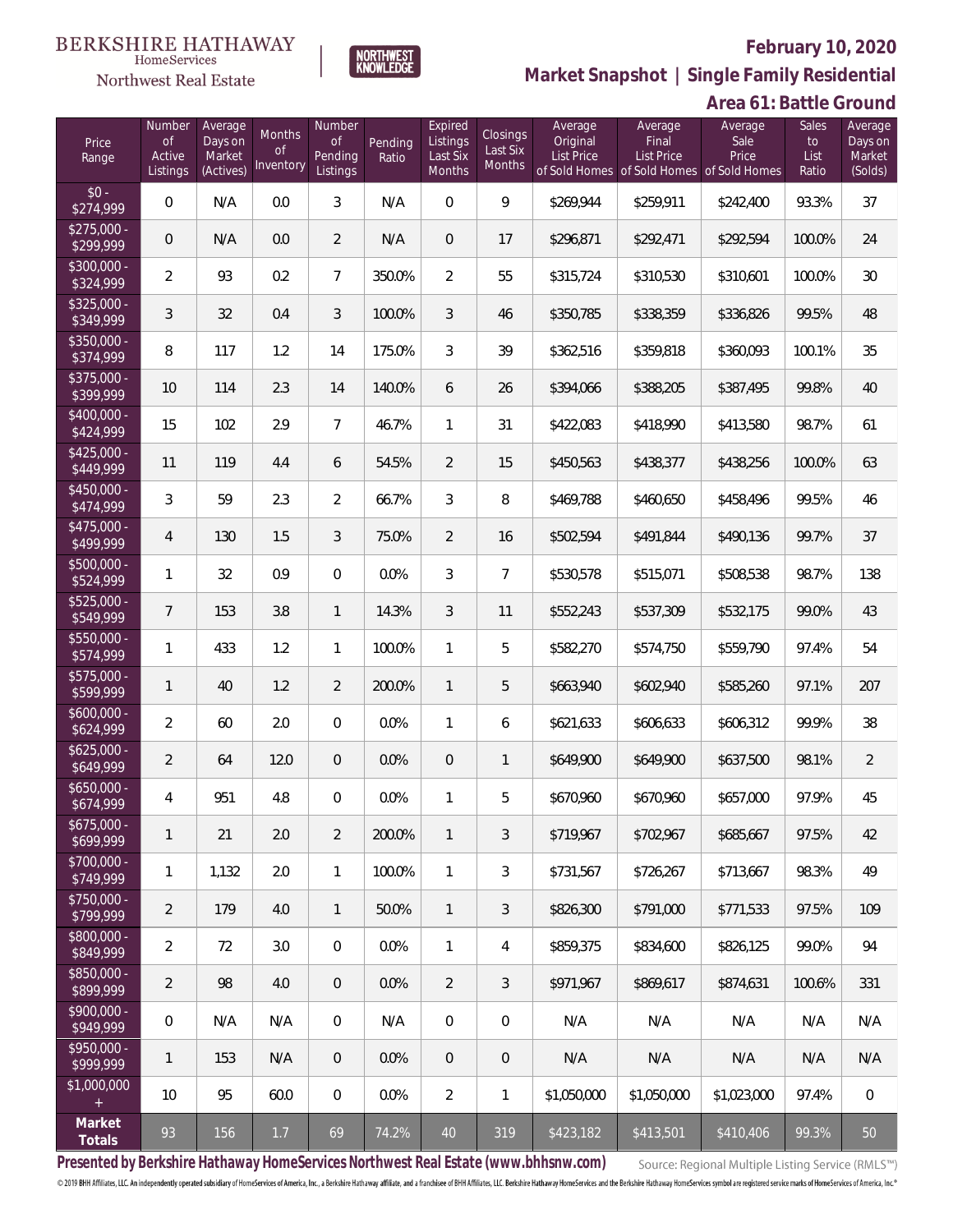# **BERKSHIRE HATHAWAY**



NORTHWEST<br>KNOWLEDGE

## **February 10, 2020**

**Market Snapshot | Single Family Residential**

|                               |                                           |                                           |                                  |                                            |                  |                                           |                                       |                                          |                                                                             | Area 62: Brush Prairie, Hockinson |                                     |                                         |
|-------------------------------|-------------------------------------------|-------------------------------------------|----------------------------------|--------------------------------------------|------------------|-------------------------------------------|---------------------------------------|------------------------------------------|-----------------------------------------------------------------------------|-----------------------------------|-------------------------------------|-----------------------------------------|
| Price<br>Range                | Number<br><b>of</b><br>Active<br>Listings | Average<br>Days on<br>Market<br>(Actives) | Months<br><b>of</b><br>Inventory | Number<br><b>of</b><br>Pending<br>Listings | Pending<br>Ratio | Expired<br>Listings<br>Last Six<br>Months | <b>Closings</b><br>Last Six<br>Months | Average<br>Original<br><b>List Price</b> | Average<br>Final<br>List Price<br>of Sold Homes of Sold Homes of Sold Homes | Average<br>Sale<br>Price          | <b>Sales</b><br>to<br>List<br>Ratio | Average<br>Days on<br>Market<br>(Solds) |
| $$0 -$<br>\$274,999           | $\overline{a}$                            | 43                                        | 2.4                              | $\,0\,$                                    | 0.0%             | $\mathbf{1}$                              | 5                                     | \$270,840                                | \$269,840                                                                   | \$264,800                         | 98.1%                               | 25                                      |
| $$275,000 -$<br>\$299,999     | $\mathbf 0$                               | N/A                                       | 0.0                              | $\mathfrak{Z}$                             | N/A              | $\mathbf 0$                               | 6                                     | \$289,100                                | \$284,917                                                                   | \$283,650                         | 99.6%                               | 45                                      |
| $$300,000 -$<br>\$324,999     | $\mathbf 0$                               | N/A                                       | 0.0                              | $\mathbf{1}$                               | N/A              | $\mathbf 0$                               | 11                                    | \$322,818                                | \$317,745                                                                   | \$314,218                         | 98.9%                               | 20                                      |
| \$325,000 -<br>\$349,999      | $\overline{2}$                            | 44                                        | 0.5                              | $\,9$                                      | 450.0%           | $\mathbf 0$                               | 22                                    | \$340,773                                | \$337,486                                                                   | \$336,445                         | 99.7%                               | 20                                      |
| $$350,000 -$<br>\$374,999     | $\overline{7}$                            | 91                                        | 1.1                              | 6                                          | 85.7%            | $\overline{2}$                            | 37                                    | \$369,405                                | \$362,920                                                                   | \$362,486                         | 99.9%                               | 53                                      |
| $$375,000 -$<br>\$399,999     | 19                                        | 88                                        | 3.4                              | 26                                         | 136.8%           | 5                                         | 34                                    | \$394,946                                | \$388,284                                                                   | \$389,648                         | 100.4%                              | 41                                      |
| $$400,000 -$<br>\$424,999     | 25                                        | 82                                        | 4.1                              | 13                                         | 52.0%            | $\mathfrak{Z}$                            | 37                                    | \$419,701                                | \$410,438                                                                   | \$411,214                         | 100.2%                              | 48                                      |
| $$425,000 -$<br>\$449,999     | 25                                        | 76                                        | 4.2                              | 18                                         | 72.0%            | $\overline{9}$                            | 36                                    | \$439,292                                | \$437,149                                                                   | \$436,061                         | 99.8%                               | 46                                      |
| $$450,000 -$<br>\$474,999     | 19                                        | 114                                       | 3.3                              | 11                                         | 57.9%            | 5                                         | 35                                    | \$467,606                                | \$460,017                                                                   | \$461,721                         | 100.4%                              | 61                                      |
| $$475,000 -$<br>\$499,999     | 18                                        | 178                                       | 3.5                              | $\,9$                                      | 50.0%            | $\mathfrak{Z}$                            | 31                                    | \$496,726                                | \$486,328                                                                   | \$485,632                         | 99.9%                               | 56                                      |
| $$500,000 -$<br>\$524,999     | 6                                         | 76                                        | 2.4                              | 4                                          | 66.7%            | $\overline{2}$                            | 15                                    | \$530,825                                | \$520,813                                                                   | \$513,433                         | 98.6%                               | 54                                      |
| \$525,000 -<br>\$549,999      | 4                                         | 162                                       | 1.0                              | $\overline{7}$                             | 175.0%           | 5                                         | 25                                    | \$544,633                                | \$534,374                                                                   | \$534,163                         | 100.0%                              | 54                                      |
| \$550,000 -<br>\$574,999      | 7                                         | 182                                       | 8.4                              | $\overline{2}$                             | 28.6%            | $\mathbf 0$                               | 5                                     | \$569,940                                | \$568,820                                                                   | \$562,660                         | 98.9%                               | 16                                      |
| \$575,000 -<br>\$599,999      | $\overline{7}$                            | 167                                       | 3.5                              | 4                                          | 57.1%            | $\overline{\phantom{a}}$                  | 12                                    | \$615,233                                | \$592,308                                                                   | \$589,950                         | 99.6%                               | 97                                      |
| $$600,000 -$<br>\$624,999     | $\overline{a}$                            | 118                                       | 1.3                              | $\mathfrak{Z}$                             | 150.0%           | $\mathbf{1}$                              | $\mathsf{Q}$                          | \$627,011                                | \$612,765                                                                   | \$609,677                         | 99.5%                               | 30                                      |
| $$625,000 -$<br>\$649,999     | 7                                         | 148                                       | 6.0                              | 5                                          | 71.4%            | $\overline{2}$                            | $\overline{7}$                        | \$622,486                                | \$631,762                                                                   | \$630,944                         | 99.9%                               | 62                                      |
| \$650,000<br>\$674,999        | $\mathbf{1}$                              | 280                                       | 1.0                              | 3                                          | 300.0%           | $\overline{0}$                            | 6                                     | \$713,967                                | \$667,283                                                                   | \$663,383                         | 99.4%                               | 104                                     |
| $$675,000 -$<br>\$699,999     | $\overline{a}$                            | 139                                       | 2.4                              | $\mathfrak{Z}$                             | 150.0%           | $\overline{2}$                            | 5                                     | \$725,577                                | \$689,577                                                                   | \$691,937                         | 100.3%                              | 33                                      |
| \$700,000 -<br>\$749,999      | 5                                         | 136                                       | 3.3                              | $\mathbf{1}$                               | 20.0%            | 5                                         | 9                                     | \$755,844                                | \$738,733                                                                   | \$726,708                         | 98.4%                               | 68                                      |
| \$750,000 -<br>\$799,999      | 5                                         | 158                                       | 6.0                              | $\mathbf 0$                                | 0.0%             | $\overline{4}$                            | 5                                     | \$826,560                                | \$802,920                                                                   | \$783,780                         | 97.6%                               | 74                                      |
| \$800,000 -<br>\$849,999      | $\mathbf 0$                               | N/A                                       | 0.0                              | $\mathbf{1}$                               | N/A              | $\overline{0}$                            | 5                                     | \$829,980                                | \$829,980                                                                   | \$826,322                         | 99.6%                               | 45                                      |
| \$850,000 -<br>\$899,999      | $\overline{2}$                            | 68                                        | 2.0                              | $\overline{2}$                             | 100.0%           | $\overline{1}$                            | 6                                     | \$939,800                                | \$886,467                                                                   | \$875,333                         | 98.7%                               | 128                                     |
| \$900,000 -<br>\$999,999      | 1                                         | 103                                       | 1.2                              | $\mathbf{0}$                               | 0.0%             | $\mathbf{1}$                              | 5                                     | \$956,900                                | \$935,900                                                                   | \$920,544                         | 98.4%                               | 59                                      |
| $$1,000,000 -$<br>\$1,249,999 | 5                                         | 157                                       | 15.0                             | $\overline{0}$                             | 0.0%             | $\overline{1}$                            | $\overline{2}$                        | \$1,225,000                              | \$1,125,000                                                                 | \$1,082,500                       | 96.2%                               | 293                                     |
| \$1,250,000<br>$^+$           | 3                                         | 127                                       | 18.0                             | $\,0\,$                                    | 0.0%             | $\mathbf{1}$                              | $\mathbf{1}$                          | \$1,350,000                              | \$1,350,000                                                                 | \$1,250,000                       | 92.6%                               | 79                                      |
| Market<br>Totals              | 174                                       | 115                                       | 2.8                              | 131                                        | 75.3%            | 54                                        | 371                                   | \$494,266                                | \$484,184                                                                   | \$482,007                         | 99.6%                               | 53                                      |

**Presented by Berkshire Hathaway HomeServices Northwest Real Estate (www.bhhsnw.com)**

Source: Regional Multiple Listing Service (RMLS™)